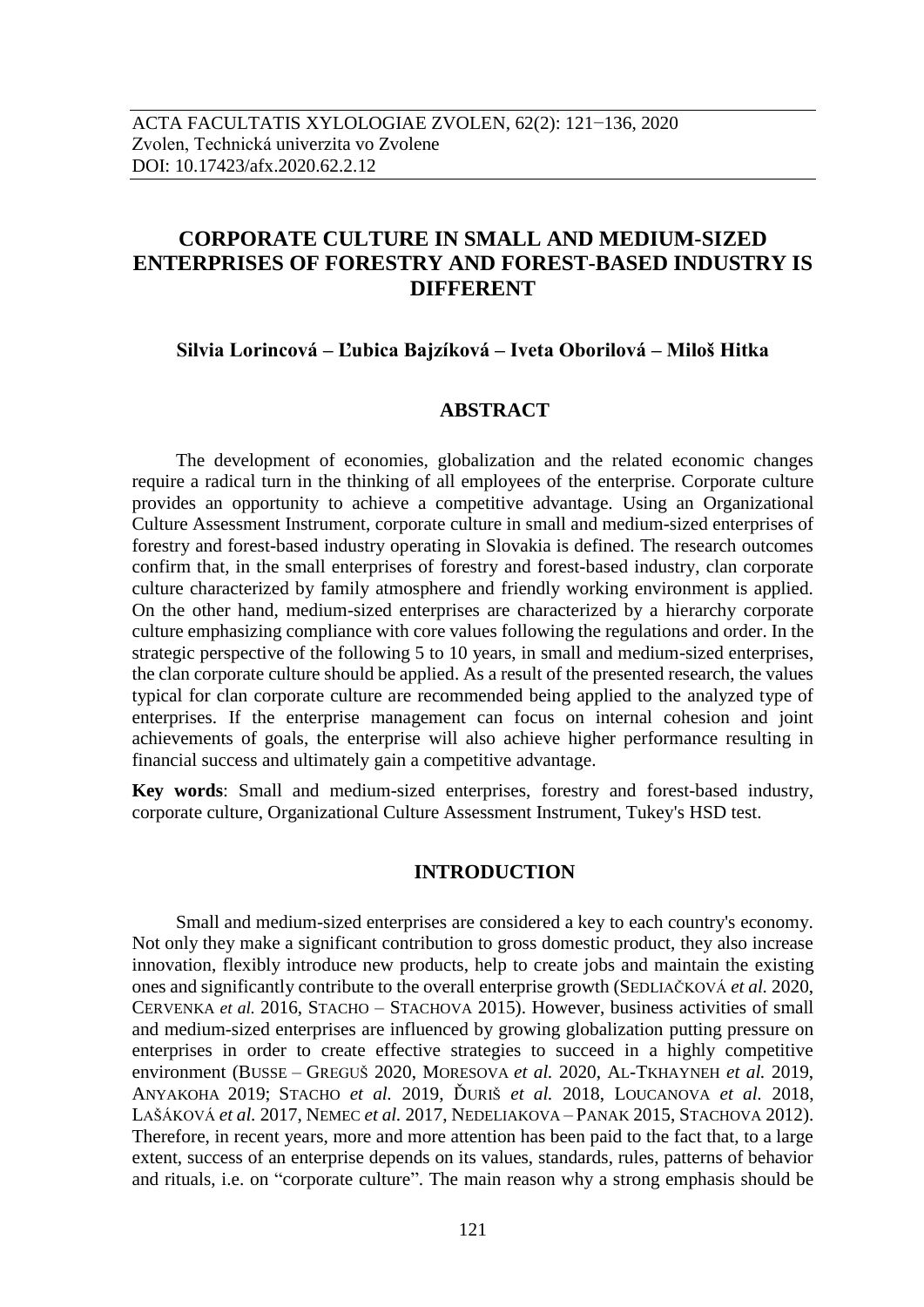put on corporate culture is the fact that many researches understand it as a very important factor in the process of successful enterprise operation, and also as a significant element of corporate organization (MULLAKHMETOV *et al.* 2019, VLAICU *et al.* 2019, MATRAEVA *et al.* 2018, REZAEI *et al.* 2016, OGBONNA – HARRIS 2000).

The objective of the research is the corporate culture analyzed via the forestry and forest-based industry including the forest, wood processing, furniture manufacturing enterprises and the enterprises related to pulp and paper-processing industry. In terms of sectoral structure of enterprises in Slovakia, the aforementioned enterprises can be considered significant, because of their high potential. Their strategic importance is proved by the fact that many enterprises in the wood processing industry operating in Slovakia have experienced very dynamic growth (PALUS *et al.* 2019). Over the last three years, the revenues of these enterprises have increased by a third and labor productivity has increased by 12% (MARKO 2019). Forest enterprises account for 0.33% of the gross domestic product of the Slovak Republic. There are approximately 1,200 to 1,300 enterprises in forestry, with revenues ranging from 220 to 240 million  $\epsilon$  (SUJOVÁ – KOVALČÍK 2017, ZELENÁ SPRÁVA 2017, PALUŠ *et al.* 2011). Furniture manufacturing enterprises are financially attractive as well. In 2018, they achieved record sales. Very good indicators were also achieved by pulp and paper-processing enterpripses; their sales reached almost 1.4 billion  $\epsilon$  and a profit of 125 million  $\epsilon$  (MARKO 2019).

With regards to the aforementioned importance of small and medium-sized enterprises, the aim of the research is to define the corporate culture in small and mediumsized enterprises of forestry and forest-based industry in Slovakia and to propose recommendations for the most suitable "corporate culture" corresponding with the size of the enterprise.

#### **LITERATURE REVIEW**

Corporate culture is a system of accepted values and opinions creating positive informal norms of behavior in enterprises. It is a certain (intangible) product resulting from employees' thinking and the activities performed. Corporate culture incorporates a multiplicity of shared employee beliefs, values, behaviors, and symbols; therefore, it has a significant impact on individual decisions and group actions (LIZBETINOVA *et al.* 2016, BELIAS *et al.* 2015). It represents the value of an identity and a common corporate spirit for each employee, whether we examine it in private or public sector (DRDLA – Rais 2001). Regardless of its size, form, focus and other factors, each enterprise has its own specific, original and unique type of corporate culture distinguishing it from the corporate cultures of other enterprises (GUISO *et al.* 2015, KACHAŇÁKOVÁ 2010). Even an enterprise running on the market for one year has already started to create its cultural history (JAVORČÍKOVÁ – Dove 2019, JAVORČÍKOVÁ *et al.* 2019, FAIRFIELD-SONN 2001). Cultural history reflects the ideas of the enterprise founders (owners) about the existence, success, career, remuneration system, and so on, which are later translated into a particular type of corporate culture. The sources of these ideas create the basis of the follow-up pattern of ideas common to all employees in certain situations, which manifests itself in the general approach to managers, employees, customers, and so on.

The existing typologies define typical contents of corporate culture from various perspectives. HANDY (1985) and HARRISON (1972) defined corporate culture from the analytical point of view. PFEIFER and UMLAUFOVÁ (1993) and DEAL and KENNEDY (1982) in the context of examining corporate culture, analyzed the degree of risk of the business objects and market feedback. KACHAŇÁKOVÁ *et al.* (1997) on the other hand, defined the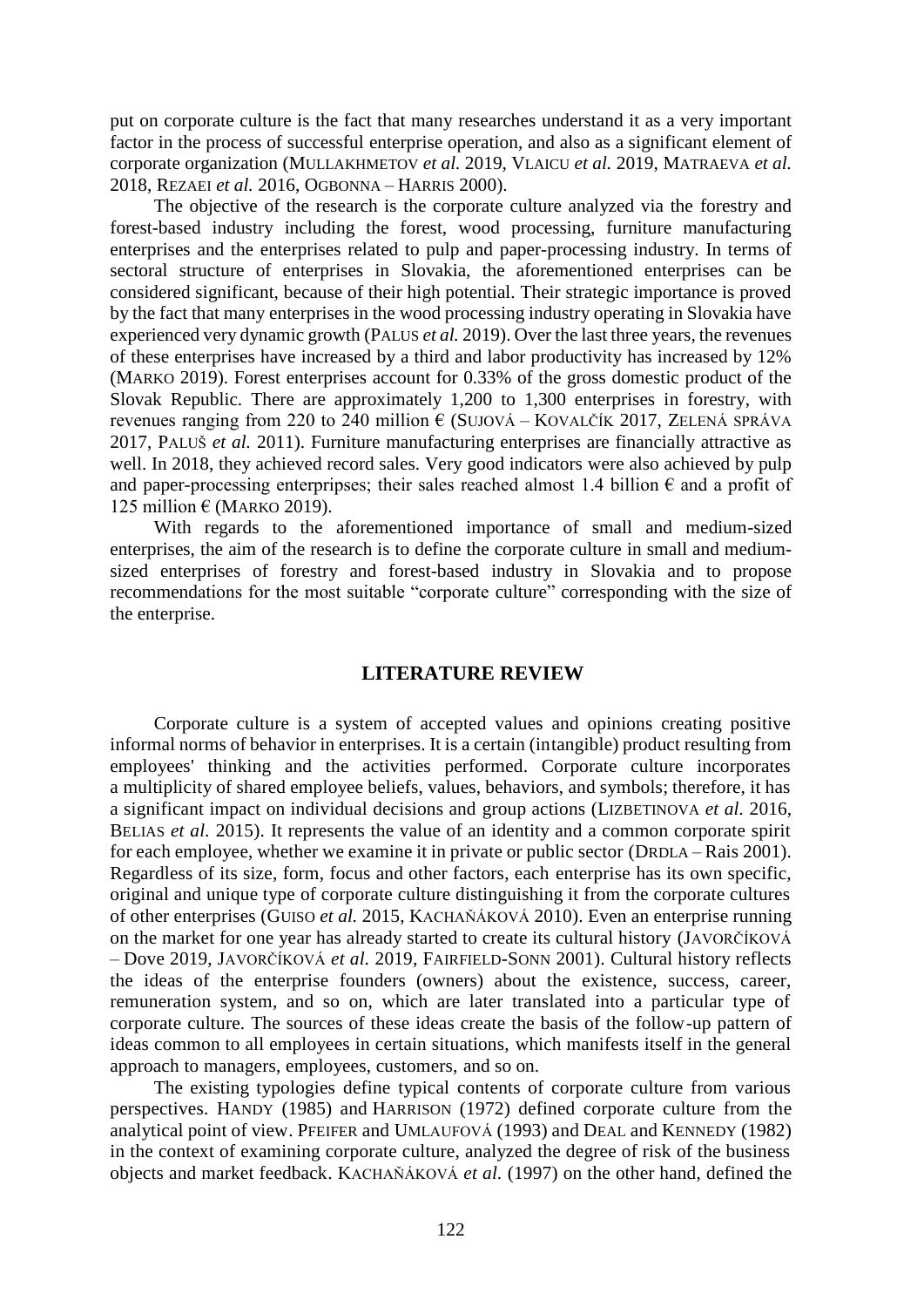corporate culture in relation to the dominant orientation of the enterprise during changes and life-phases of the enterprise. BOWETT (2006) discussed the enterprise's possibilities for change. In addition to these typologies, there are numbers of other approaches (MCNAMARA 2006, SONNENFELD 1988, VRIES – MILLER 1984, MILES *et al.* 1978, and others), mapping the complex content of an enterprise's social environment and make it possible to distinguish and understand the basic characteristics differentiating the businesses. Generally, the vast majority of typologies quite often examine corporate culture from a psychological point of view. However, CAMERON and QUINN (2006) examine corporate culture from a different perspective. The authors focus on the link between the perception of corporate culture and enterprise's outputs, for example, general efficiency of the enterprise. This is the most complex typology and at the same time, one of the most influential and widespread typologies in the present-day corporate culture research (VALENCIA *et al.* 2016). It identifies the content of corporate culture not only in relation to the degree of flexibility and control but also to the degree of internal and external environment (CAMERON – QUINN 2006, CAMERON – QUINN 1999, QUINN – ROHRBAUGH 1983).

Assessing corporate culture based on the methodology of CAMERON and QUINN (2006, 1999) through the Organizational Culture Assessment Instrument (OCAI), makes possible to diagnose corporate culture by examining core values, shared assumptions and common approaches to work. Such approach represents a classification approach to culture (LIM 1995), designed to identify the existing and desired corporate culture. It is based on the model of competitive values of the enterprise developed to measure corporate culture (DI STEFANO – SCRIMA 2016). The model of competitive values of the enterprise was created on the basis of a research focused on the 39 most important indicators affecting the efficiency of the enterprise (CAMERON – QUINN 2006, CAMPBELL 2004). QUINN and ROHRBAUGH (1983) subjected this list to a statistical analysis that highlighted two basic dimensions containing four important groups of indicators. The first dimension distinguishes between efficiency criteria emphasizing flexibility, freedom of decisionmaking and dynamism, and criteria emphasizing stability, order and control. The second dimension distinguishes between efficiency criteria emphasizing internal orientation, integration and compliance with criteria emphasizing external orientation, differentiation and competition. By combining the two dimensions, four quadrants were generated, each of which integrates a different set of enterprise's effectivity indicators representing employees' values related to enterprise's efficiency. For example, an externally oriented enterprise is mostly market-driven, oriented towards new customers and competition. On the other hand, an internally focused enterprise deals with the attitude of employees and the ways in which work is to be performed. The OCAI allows to diagnose the dominant direction of the enterprise and at the same time determines the type, strength and congruence of the prevailing culture, namely clan corporate culture, adhocracy corporate culture, market corporate culture and hierarchy corporate culture.

### **EXPERIMENTAL PART**

Employees working in small and medium-sized enterprises of the forestry and forestbased industry over the period 2016 to 2019 were contacted by the random sampling method. For setting the minimal scope of the sample, Cochran's formula (setting the ideal sample size related to the required level of precision, reliability and estimated proportion of the attribute present in the population) was used as follows: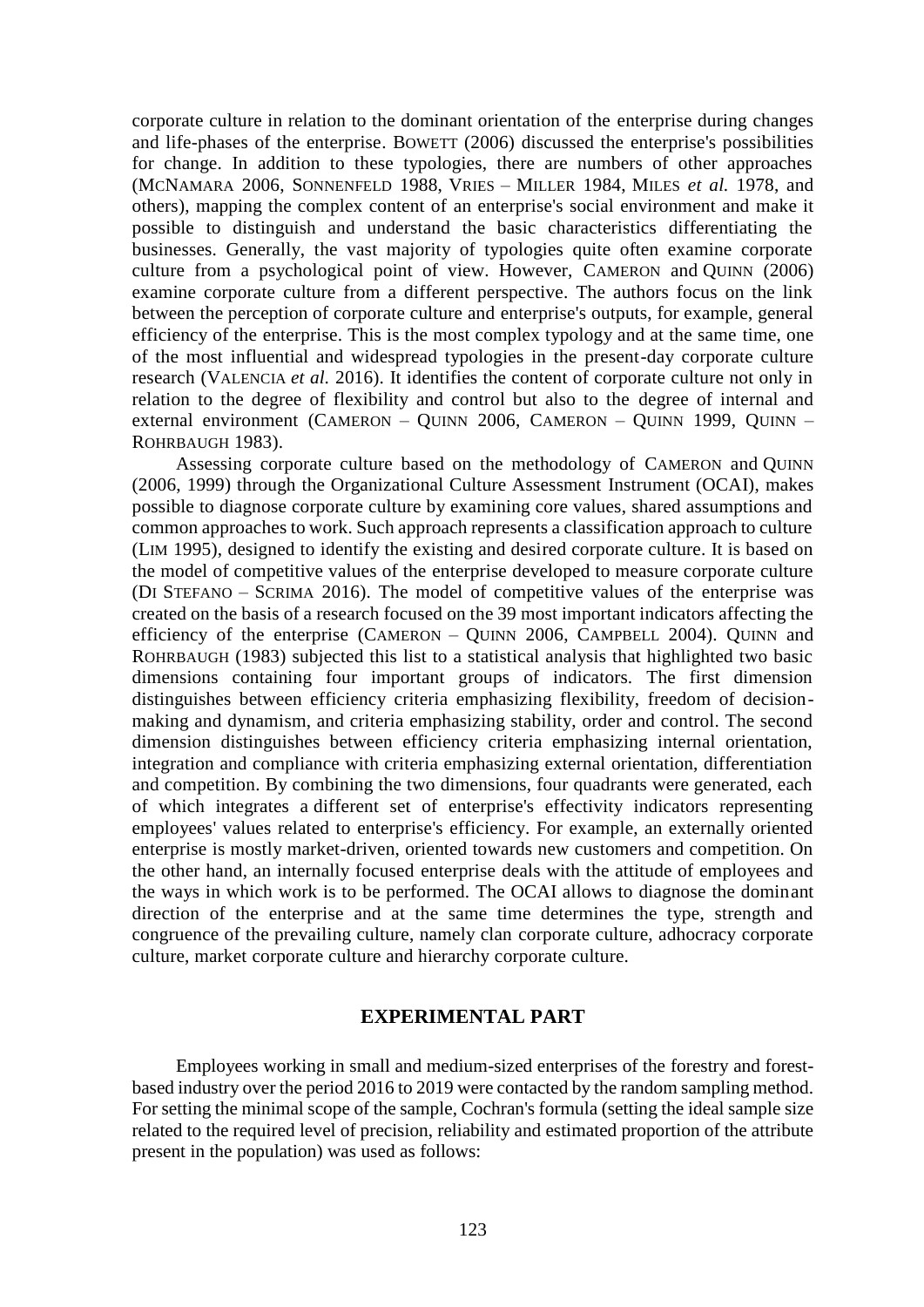$$
n_0 = \frac{Z^2 pq}{e^2} \tag{1}
$$

where:

 $z$  – critical value corresponding to the selected reliability of the estimate,

 $p$  – preliminary estimate of the relative abundance,

 $q$  – represents  $1 - p$ ,

*e* – selected error of the estimate.

At the selected 95% reliability, accuracy of at least 5% and a critical value corresponding to the chosen reliability of the estimate at the level of 1.96, minimum sample size of 385 respondents represents the sampling unit.

$$
n_0 = \frac{Z^2 pq}{e^2} = \frac{(1.96)^2 (0.5)(0.5)}{(0.05)^2} = 385
$$
 (2)

Consequently, for the aimed reliability (95%) and accuracy (5%) of the research results evaluation, answers from 385 respondents were sufficient to generalize the results.

A total of 3,402 employees working in the small and medium-sized enterprises in the forestry and forest-based industry (composition is shown in Table 1) were involved in the research, which, given the conventions used in our research, met the criterion of the minimum size of the sampling unit.

| Size of enterprises | Multiplicity       | 2016   | 2017   | 2018   | 2019   | Total                                                         |
|---------------------|--------------------|--------|--------|--------|--------|---------------------------------------------------------------|
|                     | Multiplicity       | 417    | 400    | 403    | 450    | 1,670                                                         |
| Small-sized         | Line multiplicity  | 24.97% | 23.95% | 24.13% | 26.95% | 24.64%                                                        |
|                     | Total multiplicity | 2.97%  | 2.85%  | 2.87%  | 3.21%  | 11.91%<br>1,732<br>410<br>23.91%<br>23.67%<br>12.35%<br>2.92% |
| Medium-sized        | Multiplicity       | 420    | 461    | 441    |        |                                                               |
|                     | Line multiplicity  | 24.25% | 26.62% | 25.46% |        |                                                               |
|                     | Total multiplicity | 3.00%  | 3.29%  | 3.15%  |        |                                                               |
|                     | Multiplicity       | 837    | 861    | 844    | 860    | 3,402                                                         |
| Sum                 | Line multiplicity  | 24.60% | 25.31% | 24.81% | 25.28% | 100.00%                                                       |
|                     | Total multiplicity | 5.97%  | 6.14%  | 6.02%  | 6.13%  | 24.26%                                                        |

**Tab. 1 Sampling unit composition.**

The questionnaire as a social research method was used as the main research method. The questionnaire consisted of two parts. In the first part, the respondents provided information about the enterprise identification data. The second part of the questionnaire was based on the model of competitive values of the enterprise and the resulting OCAI methodology, where the two basic dimensions of the model represent flexibility versus control and the degree of internal and versus external focus. Their combination generated four types of cultures: clan corporate culture, adhocracy corporate culture, market corporate culture and hierarchy corporate culture. The content of the corporate culture was defined in a total of six dimensions (such as dominant characteristics, organizational leadership, management of employees, organization glue, strategic emphases and criteria of success). Each of the six dimensions was examined by four alternatives: alternative A, alternative B, alternative C and alternative D. Alternative A corresponds to the clan corporate culture. Alternative B corresponds to an adhocracy corporate culture. Alternative C corresponds to a market corporate culture and alternative D corresponds to a hierarchy corporate culture.

The respondents' task was to divide 100 points between the four alternatives based on the extent to which individual statements described the enterprise they work for (referring to the enterprise's current level). Subsequently, the task of the respondents was to distribute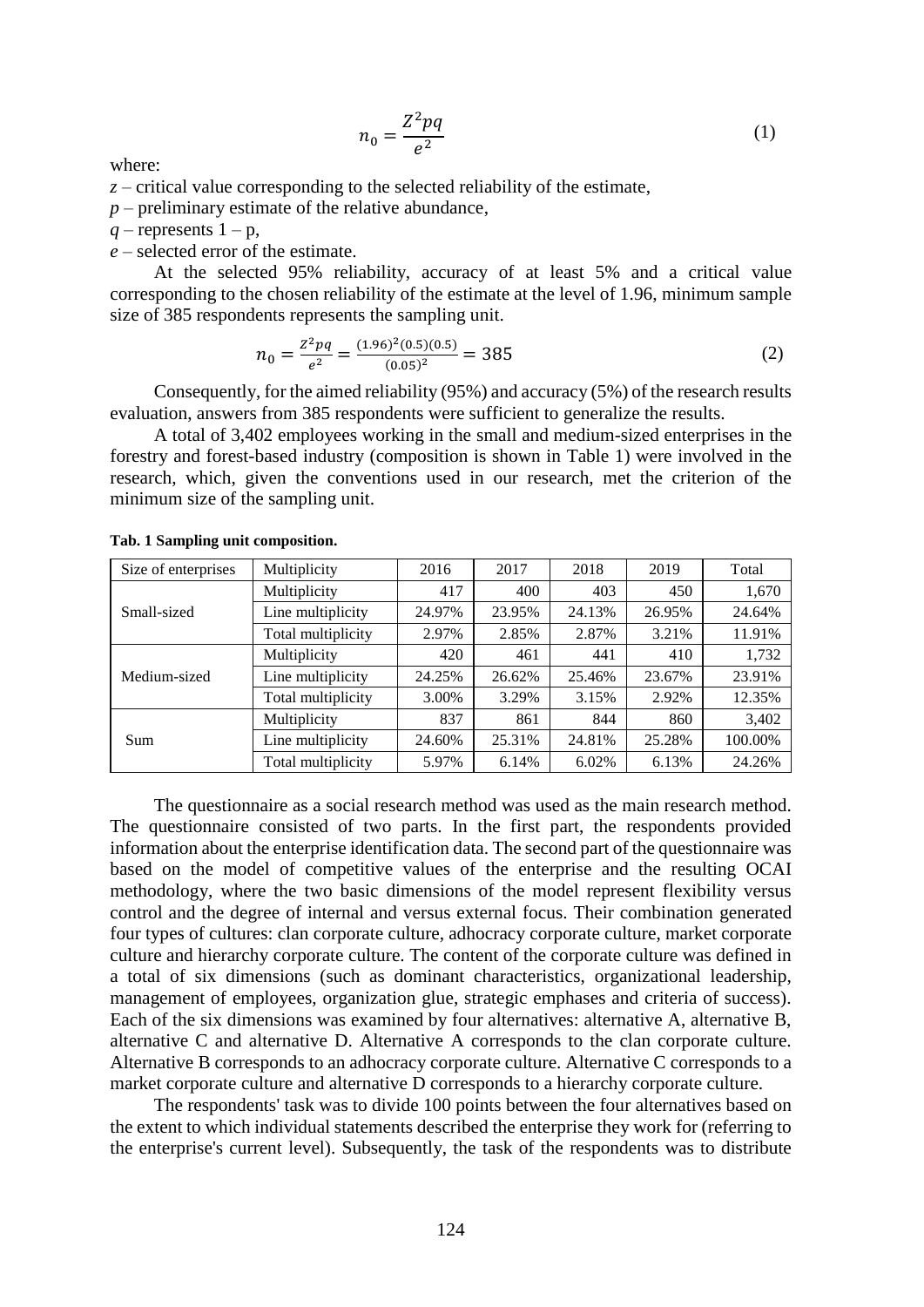100 points depending on what the enterprise should look like in 5 to 10 years (referring to the enterprise's required level) (CAMERON – QUINN 2006).

The methodology of CAMERON and QUINN (2006, 1999) further assumes that in the final phase, the average values of the individual alternatives from all six dimensions are added and the overall average is defined. The final output is a type of corporate culture providing an overview of the basic assumptions and values applied in the enterprise that characterize it (BREMER 2017, CAMERON – QUINN 2006).

The results of the research were further processed by mathematical-statistical methods using statistical software RStudio. The current and required level of corporate culture in small and medium-sized enterprises of the forestry and forest-based industry was defined by means of an estimated average using the Beta regression method. The significance of differences in corporate culture was tested by inductive statistical methods. Interval estimates and Tukey's HSD test allowing multiple comparisons were used. The common 5% level of significance of the test was used. Differences were interpreted as statistically significant if the p-value<0.05. The following hypotheses were tested:

*H1: Are there differences in the current level of individual dimensions of corporate culture in small and medium-sized enterprises in the forestry and forest-based industry?*

*H2: Are there differences in the current level of corporate culture in small and medium-sized enterprises in the forestry and forest-based industry?*

*H3: Are there differences in the required level of individual dimensions of corporate culture in small and medium-sized enterprises in the forestry and forest-based industry?*

*H4: Are there differences in the required level of corporate culture in small and medium-sized enterprises in the forestry and forest-based industry?*

### **RESULTS AND DISCUSSION**

The results in the first analyzed area in the current level of individual dimensions of corporate culture in small and medium-sized enterprises in the forestry and forest-based industry are presented in Table 2.

The results of dominant characteristics show that, in small enterprises in the forestry and forest-based industry, the highest rating was achieved by alternative A ( $\hat{X}$ =0.331). Small enterprises are characterized by their friendly work environment whereas alternative D  $(\hat{X}=0.348)$  is characteristic for medium-sized enterprises. Medium-sized enterprises are characterized as controlled and structured places. When testing the alternatives with the highest evaluation in the dimension of dominant characteristics in small and medium-sized enterprises of the forestry and forest-based industry, statistically significant differences were confirmed (alternative A, p-value<0.0001; alternative D; p-value<0.0001).

The organizational leadership of small and medium-sized enterprises is characterized by alternative D (small enterprises  $\hat{X}=0.318$ ; medium-sized enterprises  $\hat{X}=0.340$ ). Enterprises focus on ensuring the smooth running of business organization based on cooperation. The differences were not confirmed (p-value=0.0736).

In the dimension of management of employees, alternative A achieved the highest rating (small enterprises  $\hat{X}=0.403$ ; medium-sized enterprises  $\hat{X}=0.337$ ). Management of employees is focused primarily on teamwork and cooperation. Although the two groups of respondents agreed, the test confirmed that there are differences in the management of employees of small and medium-sized enterprises of the forestry and forest-based industry in alternative A (p-value $<0.0001$ ).

Employees of small enterprises in the forestry and forest-based industry are united by loyalty, mutual trust and dedication to the enterprise. Alternative A currently prevails in the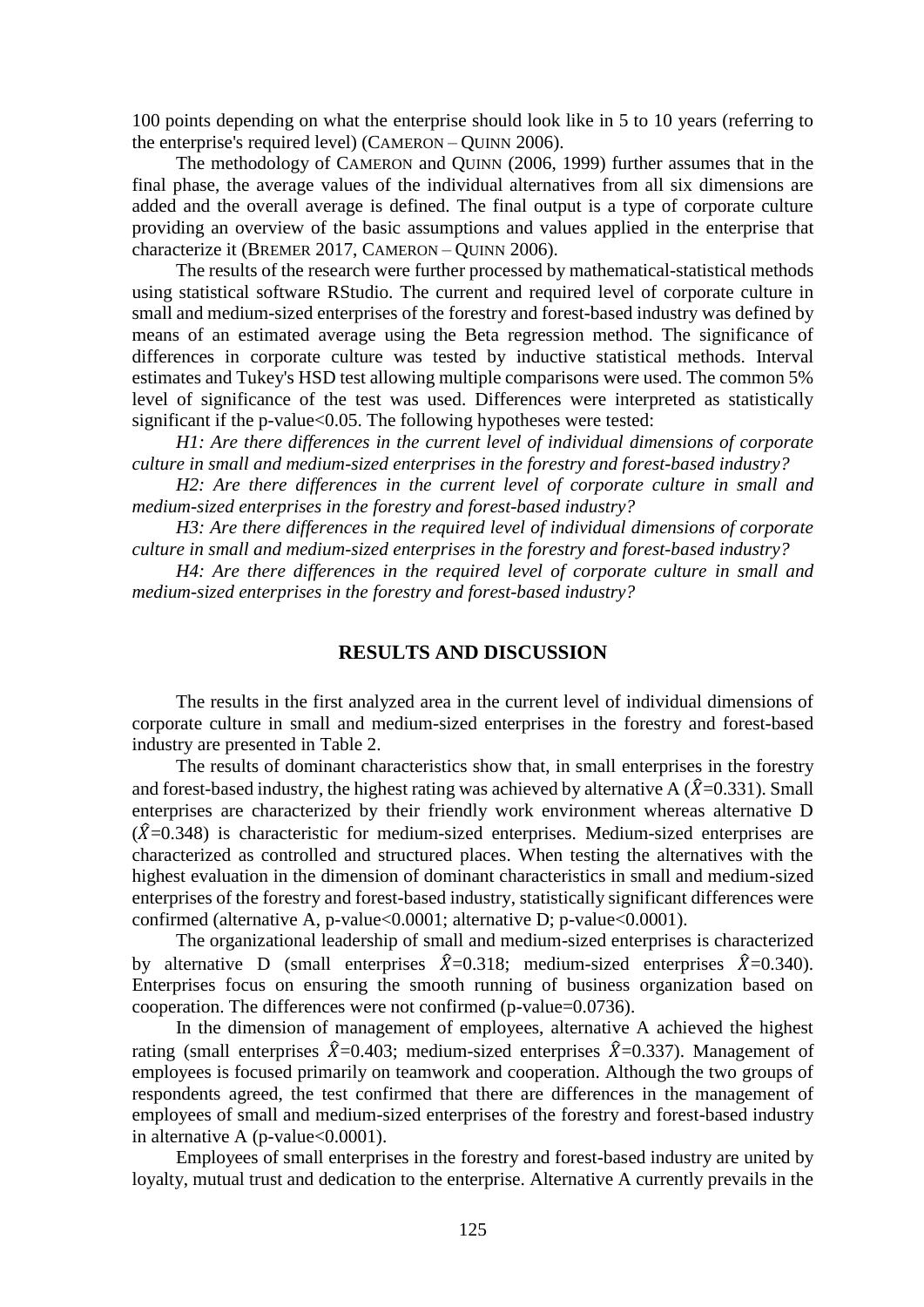dimension of organization glue ( $\hat{X}=0.328$ ). Formal rules and policies are crucial for mediumsized enterprises, which will ensure the smooth running of business processes. Alternative D ( $\hat{X}=0.328$ ) was applied. The test confirmed the existence of differences in alternative A (p-value $<0.0001$ ) and alternative D (p-value $<0.0001$ ).

The values typical for alternative A  $(\hat{X}=0.342)$  are applied in the strategies of small enterprises in the forestry and forest-based industry. Human development, trust, openness and loyalty in cooperation are emphasized in these enterprises. Medium-sized enterprises are characterized by alternative D ( $\hat{X}=0.348$ ). The strategies of these enterprises are based on stability, performance, control and operability. When testing both alternatives, statistically significant differences (p-value<0.0001) were confirmed.

| Dimension                                                                 | Alternative  | Size of enterprise          | emmean         | $\rm SE$           | asymp.<br><b>LCL</b> | asymp.<br><b>UCL</b> | Estimate    | <b>SE</b> | z-ratio   | p-value  |
|---------------------------------------------------------------------------|--------------|-----------------------------|----------------|--------------------|----------------------|----------------------|-------------|-----------|-----------|----------|
|                                                                           | A            | Small-sized                 | 0.331          | 0.00554            | 0.320                | 0.342                | 0.05706     | 0.00737   | 7.745     | < 0.0001 |
| Characteristics<br>Dominant                                               |              | Medium-sized                | 0.274          | 0.00496            | 0.264                | 0.284                |             |           |           |          |
|                                                                           | $\, {\bf B}$ | Small-sized                 | 0.215          | 0.00437            | 0.207                | 0.224                | 0.02360     | 0.00577   | 4.089     | 0.0011   |
|                                                                           |              | Medium-sized                | 0.192<br>0.258 | 0.00398<br>0.00489 | 0.184<br>0.249       | 0.199                |             |           |           |          |
|                                                                           | $\mathbf C$  | Small-sized                 | 0.260          |                    | 0.251                | 0.268<br>0.270       | $-0.00214$  | 0.00677   | $-0.316$  | 1.0000   |
|                                                                           |              | Medium-sized<br>Small-sized | 0.284          | 0.00482<br>0.00515 | 0.274                | 0.295                |             |           |           |          |
|                                                                           | $\mathbf D$  | Medium-sized                | 0.348          | 0.00555            | 0.337                | 0.359                | $-0.06321$  | 0.00751   | $-8.416$  | < 0.0001 |
|                                                                           |              | Small-sized                 | 0.291          | 0.00526            | 0.281                | 0.302                |             |           |           |          |
|                                                                           | A            | Medium-sized                | 0.258          | 0.00484            | 0.248                | 0.267                | 0.03348     | 0.00706   | 4.745     | 0.0001   |
| Organizational<br>Leadership                                              |              | Small-sized                 | 0.279          | 0.00514            | 0.269                | 0.289                |             |           |           |          |
|                                                                           | $\, {\bf B}$ | Medium-sized                | 0.231          | 0.00453            | 0.222                | 0.240                | 0.04742     | 0.00675   | 7.023     | < 0.0001 |
|                                                                           |              | Small-sized                 | 0.214          | 0.00439            | 0.206                | 0.223                |             |           |           |          |
|                                                                           | $\mathsf{C}$ | Medium-sized                | 0.222          | 0.00442            | 0.213                | 0.231                | $-0.00785$  | 0.00610   | $-1.288$  | 0.9036   |
|                                                                           |              | Small-sized                 | 0.318          | 0.00549            | 0.307                | 0.329                |             |           |           |          |
|                                                                           | D            | Medium-sized                | 0.340          | 0.00555            | 0.329                | 0.351                | $-0.02245$  | 0.00775   | $-2.895$  | 0.0736   |
|                                                                           |              | Small-sized                 | 0.403          | 0.00584            | 0.392                | 0.415                |             |           |           |          |
|                                                                           | A            | Medium-sized                | 0.337          | 0.00540            | 0.327                | 0.348                | 0.065899    | 0.00792   | 8.317     | < 0.0001 |
| Management of<br>Employees<br>$\, {\bf B}$<br>$\mathsf{C}$<br>$\mathbf D$ |              | Small-sized                 | 0.220          | 0.00438            | 0.211                | 0.228                |             |           |           |          |
|                                                                           |              | Medium-sized                | 0.201          | 0.00407            | 0.193                | 0.209                | 0.018569    | 0.00585   | 3.175     | 0.0323   |
|                                                                           |              | Small-sized                 | 0.189          | 0.00396            | 0.181                | 0.197                |             |           |           | 0.2865   |
|                                                                           |              | Medium-sized                | 0.202          | 0.00407            | 0.194                | 0.210                | $-0.012820$ | 0.00554   | $-2.312$  |          |
|                                                                           |              | Small-sized                 | 0.278          | 0.00502            | 0.268                | 0.288                |             |           |           |          |
|                                                                           |              | Medium-sized                | 0.300          | 0.00512            | 0.290                | 0.310                | $-0.021535$ | 0.00710   | $-3.034$  | 0.0496   |
|                                                                           | A            | Small-sized                 | 0.328          | 0.00549            | 0.317                | 0.339                | 0.069249    |           |           | < 0.0001 |
|                                                                           | B            | Medium-sized                | 0.259          | 0.00479            | 0.250                | 0.268                | 0.035735    | 0.00721   | 9.604     |          |
| Organization Glue                                                         |              | Small-sized                 | 0.236          | 0.00461            | 0.227                | 0.245                |             | 0.00603   | 5.924     | < 0.0001 |
|                                                                           |              | Medium-sized                | 0.200          | 0.00408            | 0.192                | 0.208                |             |           |           |          |
|                                                                           | $\mathbf C$  | Small-sized                 | 0.259          | 0.00487            | 0.249                | 0.268                | $-0.011412$ | 0.00681   | $-1.675$  | 0.7037   |
|                                                                           |              | Medium-sized                | 0.270          | 0.00490            | 0.260                | 0.280                |             |           |           |          |
|                                                                           | D            | Small-sized                 | 0.273          | 0.00501            | 0.263                | 0.283                |             | 0.00740   |           |          |
|                                                                           |              | Medium-sized                | 0.348          | 0.00552            | 0.337                | 0.358                | $-0.074843$ |           | $-10.120$ | < 0.0001 |
|                                                                           |              | Small-sized                 | 0.342          | 0.00559            | 0.331                | 0.353                |             |           |           |          |
|                                                                           | A            | Medium-sized                | 0.261          | 0.00481            | 0.252                | 0.270                | 0.08069     | 0.00731   | 11.038    | < 0.0001 |
|                                                                           |              | Small-sized                 | 0.244          | 0.00472            | 0.235                | 0.254                |             |           |           |          |
|                                                                           | B            | Medium-sized                | 0.213          | 0.00426            | 0.205                | 0.222                | 0.03103     | 0.00624   | 4.972     | < 0.0001 |
| Strategic Emphases                                                        |              | Small-sized                 | 0.241          | 0.00467            | 0.231                | 0.250                |             |           |           |          |
|                                                                           | $\mathsf{C}$ | Medium-sized                | 0.248          | 0.00468            | 0.239                | 0.257                | $-0.00779$  | 0.00651   | $-1.198$  | 0.9328   |
|                                                                           |              |                             | 0.274          |                    | 0.264                |                      |             |           |           |          |
|                                                                           | $\mathbf D$  | Small-sized                 |                | 0.00503            |                      | 0.284                | $-0.07808$  | 0.00743   | $-10.505$ | < 0.0001 |
|                                                                           |              | Medium-sized                | 0.352          | 0.00555            | 0.341                | 0.363                |             |           |           |          |
|                                                                           | A            | Small-sized                 | 0.381          | 0.00605            | 0.369                | 0.392                | 0.06565     | 0.00813   | 8.080     | < 0.0001 |
|                                                                           |              | Medium-sized                | 0.315          | 0.00550            | 0.304                | 0.326                |             |           |           |          |
|                                                                           | B            | Small-sized                 | 0.248          | 0.00491            | 0.238                | 0.257                | 0.04094     | 0.00639   | 6.411     | < 0.0001 |
| Criteria of Success                                                       |              | Medium-sized                | 0.207          | 0.00429            | 0.198                | 0.215                |             |           |           |          |
|                                                                           |              | Small-sized                 | 0.228          | 0.00466            | 0.219                | 0.237                |             |           |           |          |
|                                                                           | $\mathbf C$  | Medium-sized                | 0.222          | 0.00449            | 0.213                | 0.230                | 0.00632     | 0.00633   | 0.998     | 0.9749   |
|                                                                           |              | Small-sized                 | 0.268          | 0.00514            | 0.258                | 0.278                |             |           |           |          |
|                                                                           | D            | Medium-sized                | 0.353          | 0.00577            | 0.341                | 0.364                | $-0.08464$  | 0.00766   | $-11.045$ | < 0.0001 |
|                                                                           |              |                             |                |                    |                      |                      |             |           |           |          |

| Tab. 2 The current level of individual dimensions of corporate culture in small and medium-sized |  |  |  |  |  |
|--------------------------------------------------------------------------------------------------|--|--|--|--|--|
| enterprises in the forestry and forest-based industry.                                           |  |  |  |  |  |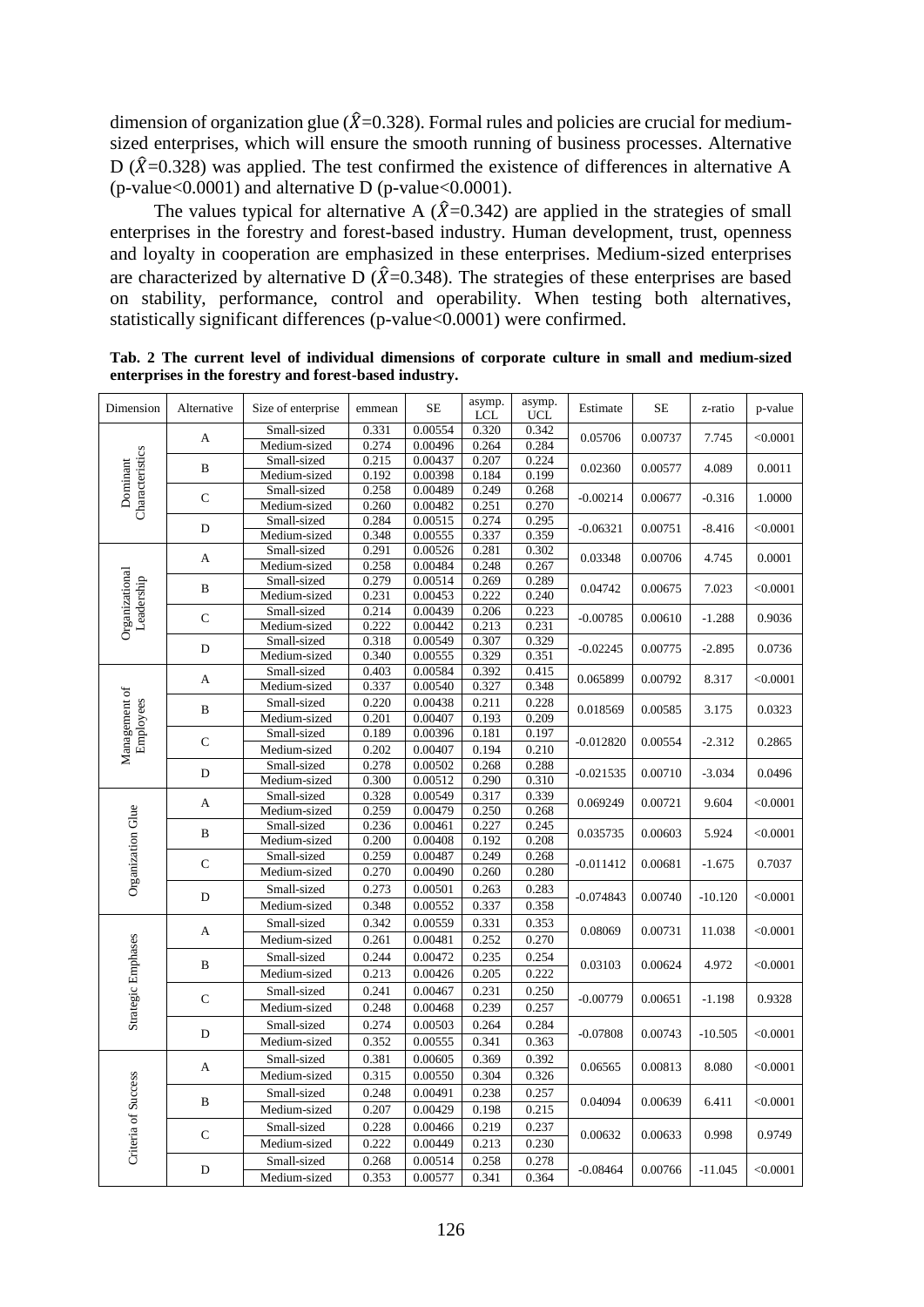The success of small businesses in the forestry and forest-based industry is associated with the development of human resources and teamwork. Alternative A  $(\hat{X}=0.381)$  achieved the highest rating. On the other hand, in medium-sized enterprises, performance and lowcost production are the criteria for success. Alternative D ( $\hat{X}$ =0.353) is predominant. When testing alternative A (p-value< $0.0001$ ) and alternative D (p-value < $0.0001$ ), the test confirmed the existence of differences in small and medium-sized enterprises in the forestry and forest-based industry in both analyzed areas.

Based on the results presented in Table 3, it can be stated that in small enterprises of the forestry and forest-based industry, a clan corporate culture  $(\hat{X}=0.327)$  is currently applied, the enterprise is perceived as a family. For medium-sized enterprises, a hierarchy corporate culture is typical ( $\hat{X}$ =0.331). It is typical for its formalized and structured work environment. The existence of differences between the two types of corporate culture examined (p-value<0.0001) was confirmed.

**Tab. 3 The current level of corporate culture in small and medium-sized enterprises in the forestry and forest-based industry.**

| Type of<br>corporate culture | Size of enterprise | emmean | <b>SE</b> | asymp.<br>LCL             | asymp.<br>UCL. | Estimate   | SE      | z-ratio   | p-value  |
|------------------------------|--------------------|--------|-----------|---------------------------|----------------|------------|---------|-----------|----------|
| Clan                         | Small-sized        | 0.327  | 0.00325   | 0.333<br>0.320<br>0.06009 |                | 0.00440    | 13.672  | < 0.0001  |          |
|                              | Medium-sized       | 0.267  | 0.00297   | 0.261                     | 0.272          |            |         |           |          |
| Adhocracy                    | Small-sized        | 0.213  | 0.00275   | 0.207                     | 0.218          | 0.03701    | 0.00367 | 10.079    | < 0.0001 |
|                              | Medium-sized       | 0.176  | 0.00247   | 0.171                     | 0.180          |            |         |           |          |
| Market                       | Small-sized        | 0.214  | 0.00276   | 0.209                     | 0.220          | $-0.01317$ | 0.00390 | $-3.373$  | 0.0170   |
|                              | Medium-sized       | 0.227  | 0.00279   | 0.222                     | 0.233          |            |         |           |          |
|                              | Small-sized        | 0.270  | 0.00305   | 0.264                     | 0.276          | $-0.06020$ | 0.00441 | $-13.651$ | < 0.0001 |
| Hierarchy                    | Medium-sized       | 0.331  | 0.00320   | 0.324                     | 0.337          |            |         |           |          |

In the next step, the required level of individual dimensions of corporate culture in small and medium-sized enterprises in the forestry and forest-based industry in the strategic level of 5 to 10 years was examined. The results presented in Table 4.

The results presented in Table 4 how that in the dimension of the dominant characteristics, alternative A is preferred, which understands the enterprise as a multimember family (small enterprises,  $\hat{X}=0.364$ ; medium-sized enterprises,  $\hat{X}=0.337$ ). The existence of differences in small and medium-sized enterprises of the forestry and forestbased industry (p-value=0.0018) was confirmed.

In the dimension of organizational leadership, alternative A  $(\hat{X}=0.325)$  should be applied in small enterprises. At the strategic level of 5 to 10 years, managers should be perceived as mentors. Alternative D ( $\hat{X}$ =0.360) considering management as a demonstration of cooperative, organized and smooth performance should be applied in medium-sized enterprises, at the strategic level of 5 to 10 years. When examining the differences in the alternatives with the highest score achieved, the differences in alternative A (pvalue=0.0278) and alternative D (p-value<0.0001) were confirmed by the test.

Another analyzed dimension was the required level of management of employees in small and medium-sized enterprises of the forestry and forest-based industry. The most preferred alternative was alternative A. It was proven by the analysis that management of employees should focus on teamwork and collaboration (small enterprises,  $\hat{X}=0.450$ ; medium-sized enterprises,  $\hat{X}=0.439$ ). The existence of differences in alternative A (pvalue=0.8674) were not confirmed.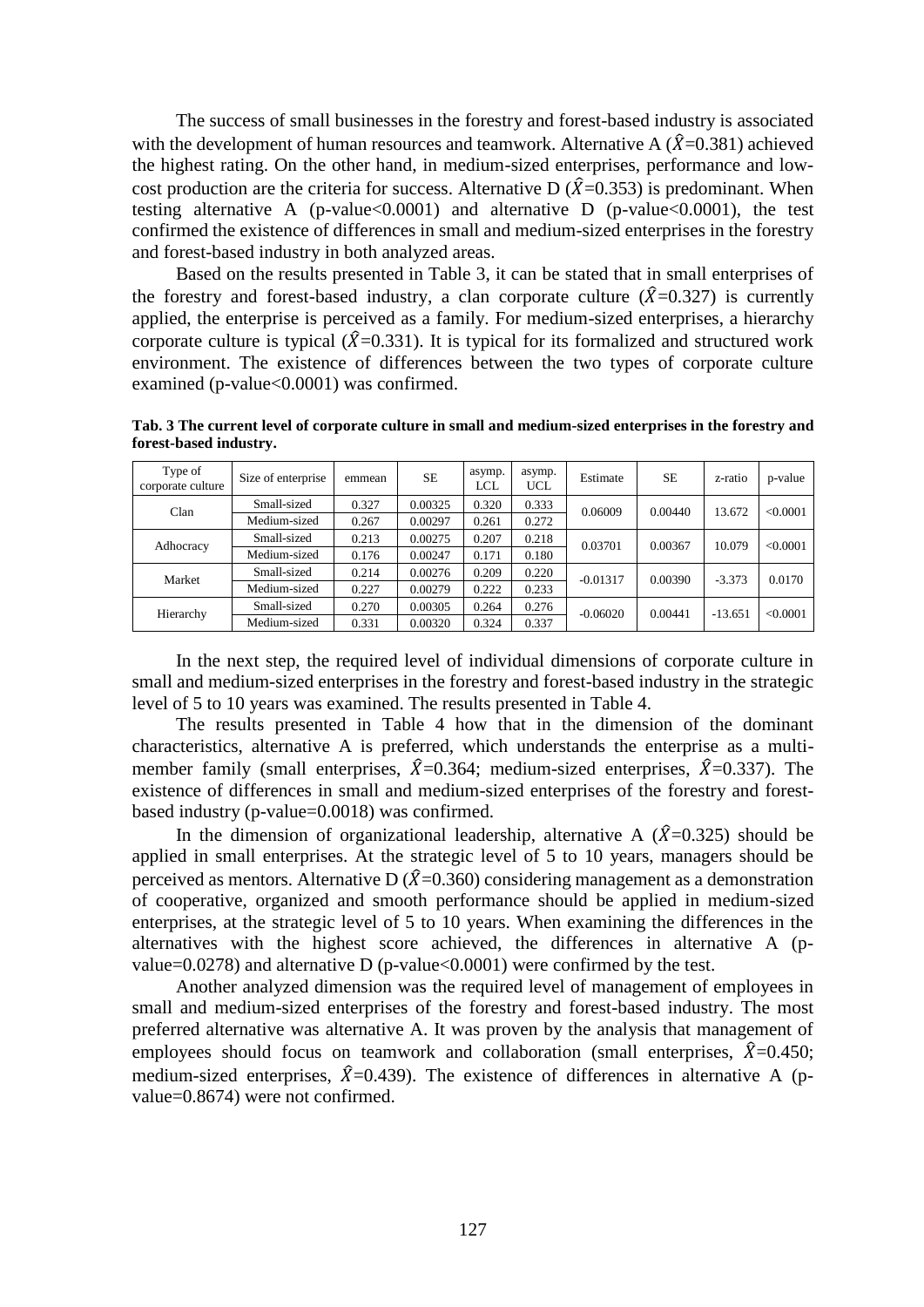| Dimension                  | Alternative  | Size of enterprise | emmean | $\rm SE$ | asymp.<br><b>LCL</b> | asymp.<br><b>UCL</b> | Estimate    | $\rm SE$ | z-ratio                                                                                                                                                                                                                                       | p-value  |  |
|----------------------------|--------------|--------------------|--------|----------|----------------------|----------------------|-------------|----------|-----------------------------------------------------------------------------------------------------------------------------------------------------------------------------------------------------------------------------------------------|----------|--|
|                            | A            | Small-sized        | 0.385  | 0.00587  | 0.373                | 0.396                | 0.03214     | 0.00808  |                                                                                                                                                                                                                                               | 0.0018   |  |
|                            |              | Medium-sized       | 0.353  | 0.00560  | 0.342                | 0.364                |             |          |                                                                                                                                                                                                                                               |          |  |
| Characteristics            | B            | Small-sized        | 0.218  | 0.00442  | 0.210                | 0.227                | 0.00972     | 0.00598  |                                                                                                                                                                                                                                               | 0.7354   |  |
| Dominant                   |              | Medium-sized       | 0.209  | 0.00422  | 0.200                | 0.217                |             |          |                                                                                                                                                                                                                                               |          |  |
|                            | ${\bf C}$    | Small-sized        | 0.253  | 0.00485  | 0.244                | 0.263                | $-0.01312$  | 0.00679  |                                                                                                                                                                                                                                               | 0.5289   |  |
|                            |              | Medium-sized       | 0.267  | 0.00490  | 0.257                | 0.276                |             |          |                                                                                                                                                                                                                                               |          |  |
|                            | $\mathbf D$  | Small-sized        | 0.241  | 0.00471  | 0.232                | 0.251                | $-0.00715$  | 0.00655  |                                                                                                                                                                                                                                               | 0.9587   |  |
|                            |              | Medium-sized       | 0.249  | 0.00471  | 0.239                | 0.258                |             |          |                                                                                                                                                                                                                                               |          |  |
|                            | A            | Small-sized        | 0.325  | 0.00560  | 0.314                | 0.336                | 0.02463     | 0.00764  |                                                                                                                                                                                                                                               | 0.0278   |  |
|                            |              | Medium-sized       | 0.300  | 0.00530  | 0.290                | 0.311                |             |          |                                                                                                                                                                                                                                               |          |  |
| Organizational             | B            | Small-sized        | 0.288  | 0.00528  | 0.278                | 0.298                | 0.03854     | 0.00703  |                                                                                                                                                                                                                                               | < 0.0001 |  |
| Leadership                 |              | Medium-sized       | 0.250  | 0.00479  | 0.240                | 0.259                |             |          |                                                                                                                                                                                                                                               |          |  |
|                            | $\mathbf C$  | Small-sized        | 0.178  | 0.00388  | 0.170                | 0.185                | 0.01097     | 0.00515  |                                                                                                                                                                                                                                               | 0.3961   |  |
|                            |              | Medium-sized       | 0.167  | 0.00364  | 0.159                | 0.174                |             |          |                                                                                                                                                                                                                                               |          |  |
|                            | D            | Small-sized        | 0.305  | 0.00544  | 0.295                | 0.316                | $-0.05485$  | 0.00785  |                                                                                                                                                                                                                                               | < 0.0001 |  |
|                            |              | Medium-sized       | 0.360  | 0.00574  | 0.349                | 0.371                |             |          | 3.978<br>1.625<br>$-1.932$<br>$-1.092$<br>3.223<br>5.482<br>2.129<br>$-6.983$<br>1.378<br>4.266<br>2.417<br>$-3.011$<br>5.537<br>0.396<br>$-1.064$<br>$-4.298$<br>7.660<br>0.920<br>$-1.164$<br>-5.443<br>3.101<br>3.203<br>1.987<br>$-7.767$ |          |  |
|                            | $\mathbf{A}$ | Small-sized        | 0.450  | 0.00602  | 0.439                | 0.462                | 0.0116      |          | 0.00842                                                                                                                                                                                                                                       |          |  |
|                            |              | Medium-sized       | 0.439  | 0.00589  | 0.427                | 0.450                |             |          |                                                                                                                                                                                                                                               | 0.8674   |  |
| Management of<br>Employees |              | Small-sized        | 0.214  | 0.00433  | 0.205                | 0.222                |             |          |                                                                                                                                                                                                                                               | 0.0005   |  |
|                            | $\, {\bf B}$ | Medium-sized       | 0.189  | 0.00393  | 0.182                | 0.197                | 0.0243      | 0.00571  |                                                                                                                                                                                                                                               |          |  |
|                            | $\mathbf C$  | Small-sized        | 0.160  | 0.00354  | 0.153                | 0.167                | 0.0113      |          |                                                                                                                                                                                                                                               |          |  |
|                            |              | Medium-sized       | 0.149  | 0.00330  | 0.142                | 0.155                |             | 0.00467  |                                                                                                                                                                                                                                               | 0.2327   |  |
|                            |              | Small-sized        | 0.281  | 0.00509  | 0.272                | 0.291                | $-0.0217$   |          |                                                                                                                                                                                                                                               |          |  |
|                            | D            | Medium-sized       | 0.303  | 0.00519  | 0.293                | 0.313                |             | 0.00719  |                                                                                                                                                                                                                                               | 0.0530   |  |
|                            |              | Small-sized        | 0.392  | 0.00579  | 0.380                | 0.403                |             |          |                                                                                                                                                                                                                                               |          |  |
|                            | A            | Medium-sized       | 0.348  | 0.00546  | 0.337                | 0.359                | 0.043908    | 0.00793  |                                                                                                                                                                                                                                               | < 0.0001 |  |
| Organization Glue          |              | Small-sized        | 0.231  | 0.00451  | 0.222                | 0.240                |             |          |                                                                                                                                                                                                                                               |          |  |
|                            | $\, {\bf B}$ | Medium-sized       | 0.228  | 0.00441  | 0.220                | 0.237                | 0.002455    | 0.00619  |                                                                                                                                                                                                                                               | 0.9999   |  |
|                            |              | Small-sized        | 0.246  | 0.00469  | 0.236                | 0.255                |             |          |                                                                                                                                                                                                                                               |          |  |
|                            | $\mathsf C$  | Medium-sized       | 0.253  | 0.00468  | 0.243                | 0.262                | $-0.006940$ | 0.00652  |                                                                                                                                                                                                                                               | 0.9641   |  |
|                            |              | Small-sized        | 0.229  | 0.00449  | 0.220                | 0.238                |             |          |                                                                                                                                                                                                                                               |          |  |
|                            | $\mathbf D$  | Medium-sized       | 0.256  | 0.00472  | 0.247                | 0.266                | $-0.027551$ | 0.00641  |                                                                                                                                                                                                                                               | 0.0005   |  |
|                            |              | Small-sized        | 0.394  | 0.00572  | 0.383                | 0.406                |             |          |                                                                                                                                                                                                                                               |          |  |
|                            | A            | Medium-sized       | 0.335  | 0.00531  | 0.324                | 0.345                | 0.05959     | 0.00778  |                                                                                                                                                                                                                                               | < 0.0001 |  |
| Strategic Emphases         |              | Small-sized        | 0.245  | 0.00463  | 0.236                | 0.254                |             |          |                                                                                                                                                                                                                                               |          |  |
|                            | B            | Medium-sized       | 0.239  | 0.00448  | 0.230                | 0.248                | 0.00583     | 0.00634  |                                                                                                                                                                                                                                               | 0.9843   |  |
|                            |              | Small-sized        | 0.219  | 0.00433  | 0.211                | 0.228                |             |          |                                                                                                                                                                                                                                               |          |  |
|                            | $\mathbf C$  | Medium-sized       | 0.226  | 0.00434  | 0.218                | 0.235                | $-0.00701$  | 0.00602  |                                                                                                                                                                                                                                               | 0.9420   |  |
|                            |              | Small-sized        | 0.233  | 0.00449  | 0.224                | 0.241                |             |          |                                                                                                                                                                                                                                               |          |  |
|                            | D            | Medium-sized       | 0.268  | 0.00478  | 0.258                | 0.277                | $-0.03517$  | 0.00646  |                                                                                                                                                                                                                                               | < 0.0001 |  |
|                            |              | Small-sized        | 0.428  | 0.00609  | 0.416                | 0.440                |             |          |                                                                                                                                                                                                                                               |          |  |
|                            | A            | Medium-sized       | 0.402  | 0.00589  | 0.390                | 0.413                | 0.02623     | 0.00846  |                                                                                                                                                                                                                                               | 0.0406   |  |
|                            |              | Small-sized        | 0.236  | 0.00468  | 0.227                | 0.245                |             |          |                                                                                                                                                                                                                                               |          |  |
|                            | B            | Medium-sized       | 0.216  | 0.00434  | 0.208                | 0.225                | 0.02003     | 0.00625  |                                                                                                                                                                                                                                               | 0.0296   |  |
|                            |              | Small-sized        | 0.212  | 0.00436  | 0.203                | 0.220                |             |          |                                                                                                                                                                                                                                               |          |  |
| Criteria of Success        | $\mathbf C$  | Medium-sized       | 0.200  | 0.00413  | 0.192                | 0.208                | 0.01165     | 0.00586  |                                                                                                                                                                                                                                               | 0.4905   |  |
|                            |              | Small-sized        | 0.231  | 0.00462  | 0.222                | 0.240                |             |          |                                                                                                                                                                                                                                               |          |  |
|                            | D            | Medium-sized       | 0.284  | 0.00511  | 0.274                | 0.294                | $-0.05266$  | 0.00678  |                                                                                                                                                                                                                                               | < 0.0001 |  |
|                            |              |                    |        |          |                      |                      |             |          |                                                                                                                                                                                                                                               |          |  |

**Tab. 4 The required level of individual dimensions of corporate culture in small and medium-sized enterprises in the forestry and forest-based industry.**

The employees of small and medium-sized enterprises of the forestry and forest-based industry both request that alternative A should be applied in the dimension of organizational glue (small enterprises,  $\hat{X}=0.392$ ; medium-sized enterprises,  $\hat{X}=0.348$ ). According to alternative A, employees should be united by loyalty and mutual trust. The existence of differences in organizational glue in small and medium-sized enterprises of the forestry and forest-based industry in alternative A (p-value<0.0001) was confirmed.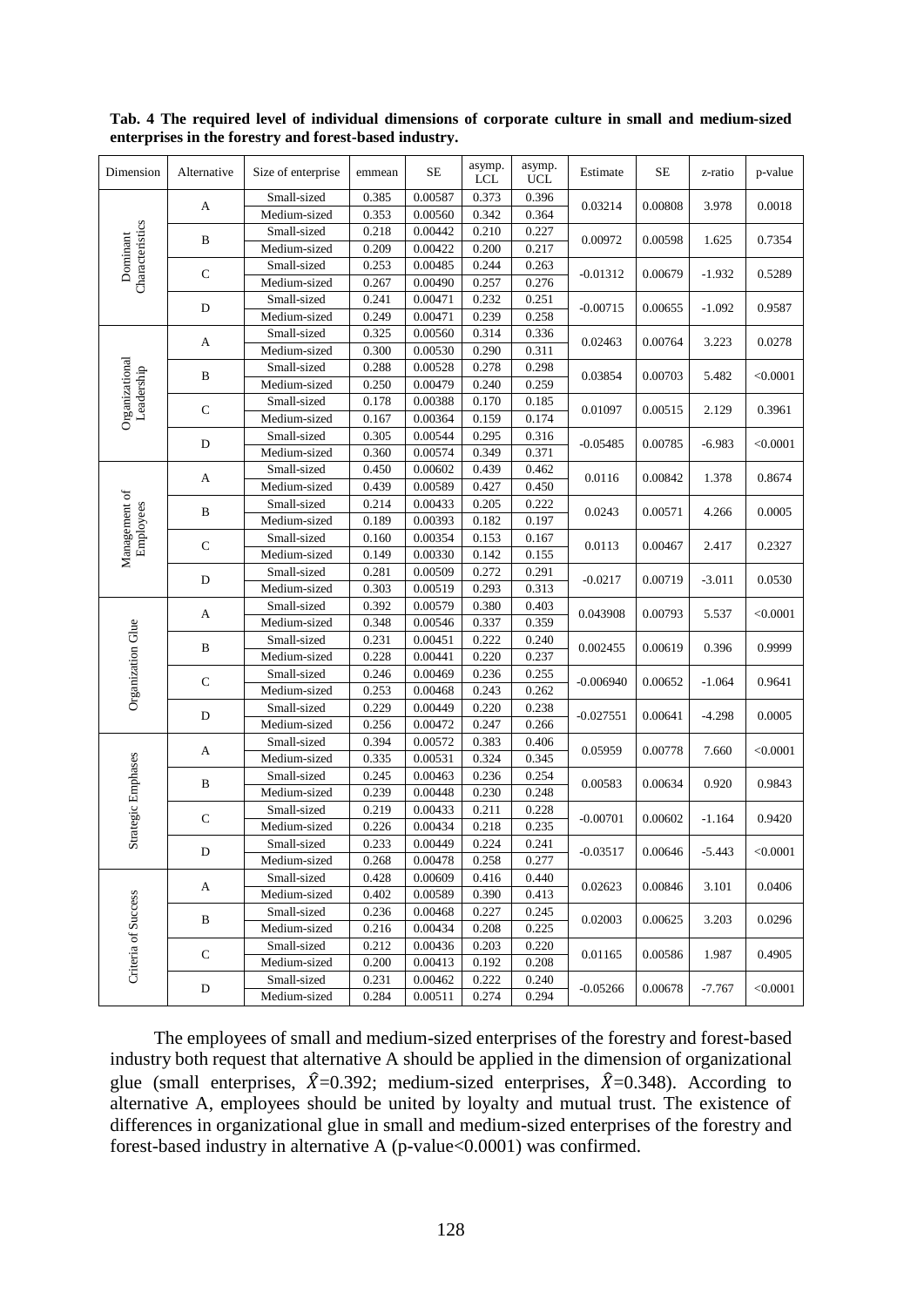Strategy of small and medium-sized enterprises of the forestry and forest-based industry should move towards human development, high trust, openness and inertia in cooperation. The results presented in Table 4 show that, at the strategic level of 5 to 10 years, alternative A is preferred (small enterprises,  $\hat{X}=0.394$ ; medium-sized enterprises,  $\hat{X}=0.335$ ). The test confirmed the existence of differences in alternative A (p-value  $0.0001$ ).

In small and medium-sized enterprises, at the strategic level of 5 to 10 years, alternative A (small enterprises,  $\hat{X}=0.428$ ; medium-sized enterprises,  $\hat{X}=0.402$ ) should be applied. The success of enterprises should be defined on the basis of human resources development and teamwork. The test confirmed the existence of differences in the criteria of success in small and medium-sized enterprises of the forestry and forest-based industry in alternative A (p-value=0.0406).

The results presented in Table 5 show that in small and medium-sized enterprises of the forestry and forest-based industry, a clan corporate culture should be applied at the strategic level of 5 to 10 years, where the work environment resembles an extended family (small enterprises,  $\hat{X}$ =0.381; medium-sized enterprises,  $\hat{X}$ =0.350). The results further show that the existence of differences in corporate culture in small and medium-sized enterprises of the forestry and forest-based industry (clan corporate culture, p-value<0.0001) was confirmed.

| Type of<br>corporate culture | Size of enterprise | emmean | <b>SE</b> | asymp.<br>LCL | asymp.<br><b>UCL</b> | Estimate   | <b>SE</b> | z-ratio  | p-value  |
|------------------------------|--------------------|--------|-----------|---------------|----------------------|------------|-----------|----------|----------|
| Clan                         | Small-sized        | 0.381  | 0.00338   | 0.374         | 0.387                | 0.03056    | 0.00469   | 6.521    | < 0.0001 |
|                              | Medium-sized       | 0.350  | 0.00325   | 0.344         | 0.357                |            |           |          |          |
| Adhocracy                    | Small-sized        | 0.214  | 0.00276   | 0.209         | 0.219                | 0.01874    | 0.00376   | 4.981    | < 0.0001 |
|                              | Medium-sized       | 0.195  | 0.00260   | 0.190         | 0.200                |            |           |          |          |
| Market                       | Small-sized        | 0.189  | 0.00260   | 0.184         | 0.194                | $-0.00028$ | 0.00362   | $-0.077$ | 1.0000   |
|                              | Medium-sized       | 0.189  | 0.00256   | 0.184         | 0.194                |            |           |          |          |
| Hierarchy                    | Small-sized        | 0.239  | 0.00290   | 0.234         | 0.245                |            | 0.00416   | $-8.894$ | <0.0001  |
|                              | Medium-sized       | 0.276  | 0.00301   | 0.271         | 0.282                | $-0.03702$ |           |          |          |
|                              | Medium-sized       | 0.381  | 0.00338   | 0.374         | 0.387                |            |           |          |          |

**Tab. 5 The required level of corporate culture in small and medium-sized enterprises in the forestry and forest-based industry.**

In developed economies as well as in a transforming economy, in small and mediumsized enterprises of the forestry and forest-based industry, at a strategic level of 5 to 10 years, small and medium-sized enterprises have an irreplaceable place (STACHOVA *et al.* 2018, MURA – GAŠPARÍKOVÁ 2010). They are considered the driving force of the economy because they contribute significantly to improving innovation, to the flexible introduction of new products, they create jobs, are adaptable and are very sensitive to change (MATUSZEWSKA-PIERZYNKA 2018, CURREN – BLACKBURN 2001). Through their business activities, they also significantly influence the region and its development. In addition, they bring a number of social benefits. However, economic development, globalization and related economic changes are putting pressure on businesses to develop even more effective strategies to succeed in a highly competitive environment (PAROBEK *et al.* 2019, POTKÁNY *et al.* 2019, SEDLIAČIKOVÁ *et al.* 2019, DOMINGUEZ 2018, KORAUŠ *et al.* 2018, GRAA – ABDELHAK 2016, MIKLOSIK – DANO 2016, KOSTRUB – ŠIPOŠOVÁ 2015, STACHO – STACHOVÁ 2015). In this context, innovations are reflected in the corporate culture, which symbolizes an important factor on the basis of which enterprises can achieve a competitive advantage, and thus overall success in the market (ALMUSLAMINI – DAUD 2018, HAAPANEN *et al.* 2018, PARK *et al.* 2017).

The presented research was carried out in Slovakia. Its aim was to define the corporate culture in small and medium-sized enterprises of the forestry and forest-based industry. The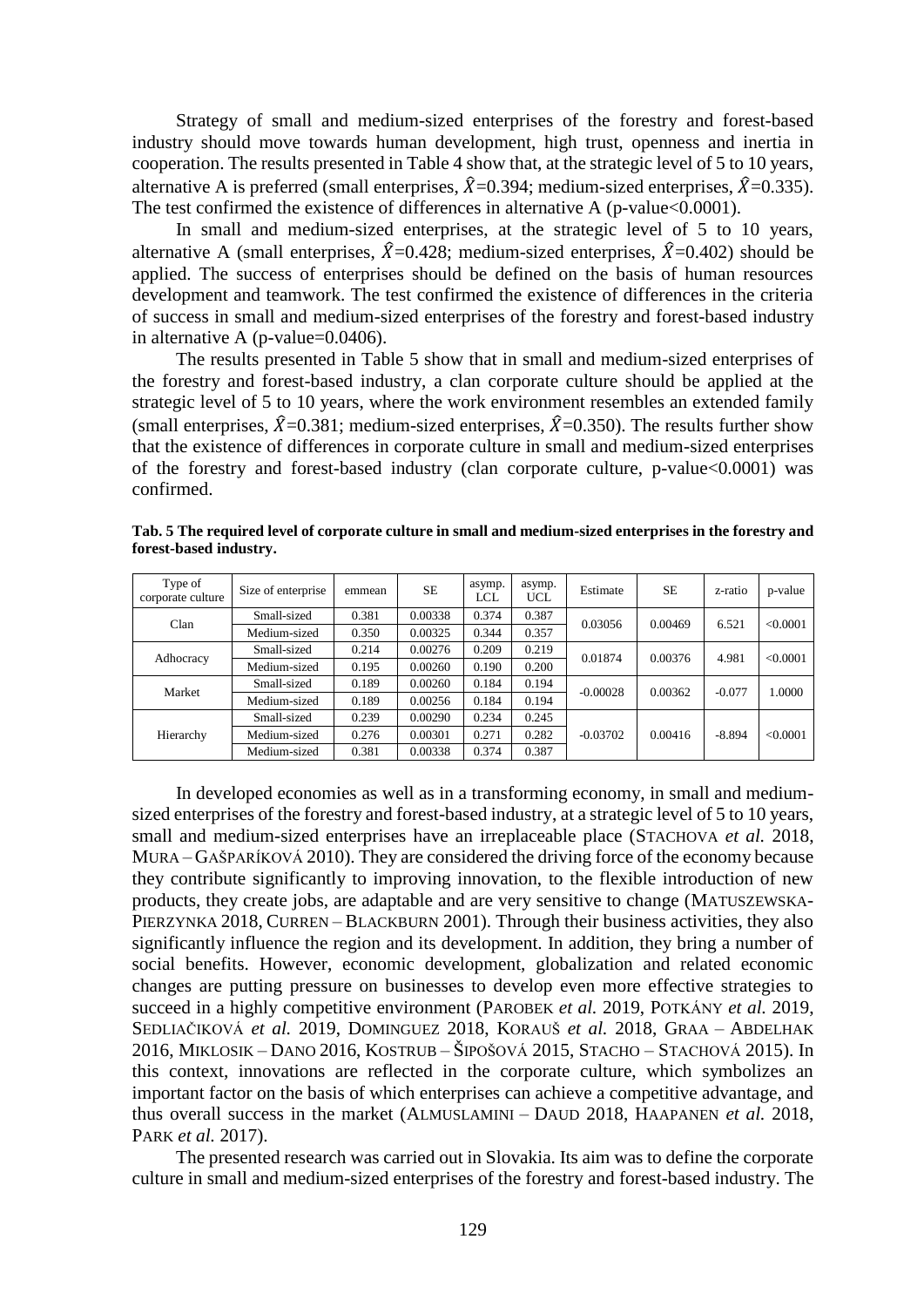research results show that the current level of individual dimensions of corporate culture as well as the overall type of applied corporate culture in small and medium-sized enterprises of the forestry and forest-based industry differs. Small business in individual dimensions of corporate culture is dominated by alternative A, which means a family atmosphere prevails. In medium-sized enterprises, alternative D is used in the vast majority of dimensions. It is a fact that enterprises put an emphasis on thorough following of business practices. Based on the results of the analysis of the overall type of corporate culture, it can be stated that a clan corporate culture is applied in small enterprises of the forestry and forest-based industry. Enterprises with a clan corporate culture have similarities with family-type enterprises. Members share common views and see themselves as part of one large family that is active and engaged. The work environment resembles the one of an extended family with equal opportunities for individuals as well as diversity in the workplace provided. Leadership takes the form of mentoring. Leaders play the role of teachers, advisors and parents. Core values are teamwork, participation, communication and consensus (JAEGER – ADAIR 2017, DEMSKI *et al.* 2016). For medium-sized enterrprises, a hierarchy corporate culture corresponding to alternative D is typical. It is characterized by its formalized and structured work environment emphasizing procedures and regulations (CAMERON – QUINN 2005). Internal sustainability is emphasized along with the need for stability and control (ANDRONICEANU – TVARONAVIČIENĖ 2019). Leadership is based on organized coordination and monitoring. Emphasis is placed on the efficiency of smooth running, predictability, efficiency and accuracy of management procedures (HERITAGE *et al.* 2014). Values like consistency and uniformity are included (JAEGER *et al.* 2017, DEMSKI *et al.* 2016). Top-down communication predominates. Employee management is focused primarily on ensuring job security.

At the strategic level of 5 to 10 years, individual dimensions of corporate culture and the overall type of corporate culture in small and medium-sized enterprises of the forestry and forest-based industry do not differ. The results show that at the strategic level of 5 to 10 years, in small and medium-sized enterprises of the forestry and forest-based industry in the individual dimensions of corporate culture, alternative A should be applied when leaders are perceived as advisors. In terms of the overall type of corporate culture, the small and medium-sized enterprises of the forestry and forest-based industry should be controlled by a clan corporate culture emphasizing the development of human resources. The focuse is on family relationships within the enterprise. It works as a culture with an inner orientation, common values and goals, cohesion and participation. Individual goals are in line with corporate goals based on their trust in the enterprise (JONES – MADEY 2014). Businesses are further held together by loyalty and tradition. Commitment to the enterprise is high and the long-term benefits of each person's development are emphasized. Great importance is given to cohesion, morality and the working environment. Success is understood in relation to the internal environment and caring for people (ÜBIUS – ALAS 2009).

A similar research in the field of wood processing enterprises was conducted in 2016 (LORINCOVÁ *et al.* 2016). Its aim was to define the level of corporate culture in wood processing enterprises in Slovakia from the point of view of the job category of employees (managers, workers). According to the managers, a market corporate culture was applied in Slovak wood processing enterprises. The views of workers on corporate culture in wood processing enterprises in Slovakia are identical with the results of the research (MATRAEVA *et al.* 2016, JAEGER – ADAIR 2013, BALOGH *et al.* 2011) proving that a hierarchy corporate culture is applied in enterprises. Both analyzed groups of respondents demand that a clan corporate culture ought to be applied in Slovak wood processing enterprises at the strategic level of 5 to 10 years, which confirms not only our research but also earlier research of HITKA *et al.* (2015). Following the results, it can be seen that, it is the main role of managers to support employees, their cooperation, commitment and responsibility to the enterprise.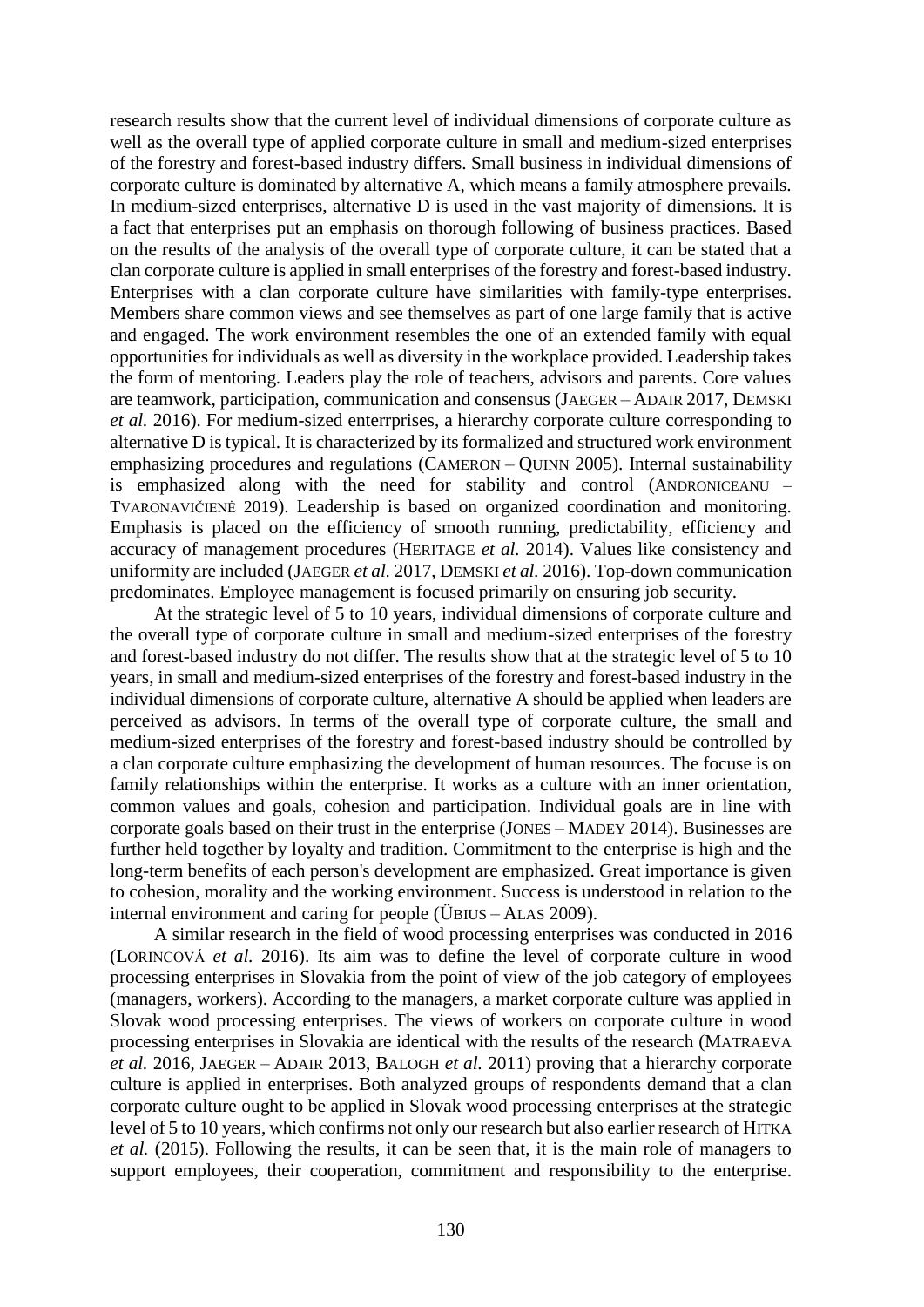Employees should share the same values and traditions. They should be loyal. Moreover, the long-term benefits of each person's development must be emphasized as it is the employees who are the "motor" initiating other sources into move and determines their use. Furthermore, employees are a strategic tool for managing many enterprises. They are considered invaluable and irreplaceable capital in terms of achieving long-term goals of a successful enterprise (KOT-RADOJEWSKA – TIMENKO 2018, FEJFAROVÁ – URBANCOVÁ 2016, KROPIVŠEK *et al.* 2011). Following the previous research (COPUŠ *et al.* 2019, SALAMA – OLÁH 2019, KUCHARČÍKOVÁ – MIČIAK 2018, GAUTAM – Ghimire 2017, GRAVES 2017, KUCHARČÍKOVÁ *et al.* 2016, LIM *et al.* 2016; WEBEROVÁ – LIŽBETINOVÁ 2016, AHMAD *et al.* 2012), the technology can be bought, a new management system in the enterprise can be introduced, funds can be borrowed but it will not help the enterprise if there is no capital in the form of high quality workforce, which is the bearer of new knowledge, ideas, experience and skills.

#### **CONCLUSION**

A corporate culture is at first sight an inconspicuous but very effective tool significantly and unmistakably distinguishing one enterprise from another. The corporate culture in small and medium-sized enterprises of the forestry and forest-based industry is a key factor of financial performance and at the same time a limiting factor influencing the management processes of the enterprise.

The result of the research is the finding that a clan corporate culture is applied in small enterprises of the forestry and forest-based industry characterized by its family atmosphere and friendly work environment. We consider the clan corporate culture to be the most suitable corporate culture for small businesses in the forestry and forest-based industry, because it provides space for employee development, emphasizes communication, and success is measured in relation to the internal environment and employee care.

The medium-sized enterprise of the forestry and forest-based industry is currently dominated by a hierarchy corporate culture emphasizing compliance with regulations and order as basic values. Internal sustainability is emphasized, together with the need for stability and control. Leadership is based on organized coordination and monitoring. Emphasis is placed on the efficiency of smooth running, predictability, efficiency and accuracy of management procedures. The values of the enterprise include consistency and uniformity. Top-down communication predominates.

At the strategic level of 5 to 10 years, a clan corporate culture should be applied in small and medium-sized enterprises of the forestry and forest-based industry. It can be achieved through collaborative employee management, where employees share the same values and are often in touch with each other. Leaders should play the role of advisors or mentors. The enterprise should unite loyalty and tradition. Dedication to the enterprise should be high. The long-term benefits of each person's development should be emphasized. Great importance should be attached to cohesion, morality and the work environment. Success should be understood in terms of the internal environment, care for employees and long-term investment in human resources. The method of defining the corporate culture can be applied in other industries (transport, construction, agriculture, etc.)

The benefit for managerial practice is the knowledge of the required level of corporate culture in small and medium-sized enterprises of forestry and forest-based industry and the opportunity to use the acquired knowledge in business practice. Knowledge of the corporate culture in small and medium-sized enterprises of forestry and forest-based industry can help to achieve a competitive advantage with an inconspicuous but very effective tool that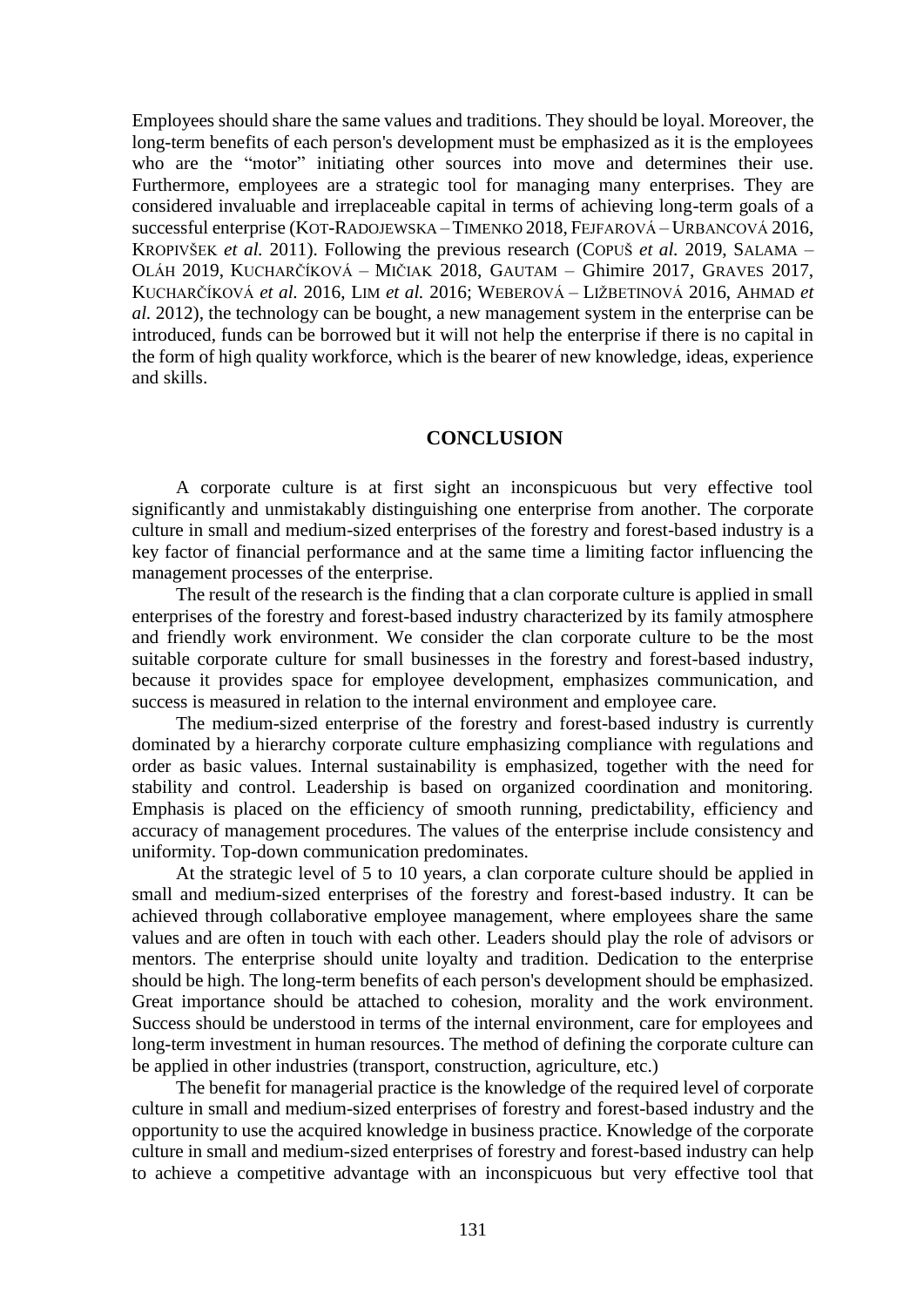significantly and beyond doubt distinguishes one enterprise from another. Moreover, it has a direct impact on performance and the resulting financial success of the enterprise.

### **REFERENCES**

AHMAD, M. B., WASAY, E., JHANDIR, S. U. 2012. Impact of employee motivation on customer satisfaction: Study of airline industry in Pakistan. In Interdisciplinary Journal of Conemporary Research in Business, 2012, roč. 4, č. 6, s. 531–539.

ALMUSLAMINI, H. A., DAUD, S. 2018. Organizational culture and sustainable competitive advantage in manufacturing companies in Bahrain. In Applied Mathematics and Information Sciences, 2018, roč. 12, č. 2, s.  $431-440$ .

AL-TKHAYNEH, K., KOT, S., SHESTAK, V. 2019. Motivation and demotivation factors affecting productivity in public sector. In Administratie si Management Public, 2019, roč. 33, s. 77–102.

ANDRONICEANU, A., TVARONAVIČIENĖ, M. 2019. Developing a holistic system for social assistance services based on effective and sustainable partnerships. In Administratie si Management Public, 2019, roč. 33, s. 103-118.

ANYAKOHA, C. 2019. Job analysis as a tool for improved organizational performance of SMEs in Lagos, Nigeria. In Central European Journal of Labour Law and Personnel Management, 2019, roč.  $2, \check{c}$ . 1, s. 7–16.

BALOGH, Á., SZABÓ, L., GAÁL, Z. K. 2011. Cultural intelligence versus organizational culture: Relationship between Hungarian students' cultural intelligence and the organizational culture of their prospective workplaces. In International Journal of Diversity in Organizations, Communities and Nations, 2011, roč. 11, č. 1, s. 223–236.

BELIAS, D., KOUSTELIOS, A., VAIRAKTARAKIS, G., SDROLIAS, L. 2015. Organizational culture and job satisfaction of Greek banking institutions. In Procedia – Social and Behavioral Sciences, 2015, roč. 175, s. 314–323.

BOWETT, R. 2006. Organisation – Building a Positive Corporate Culture [online]. [cit. 2006-12-08]. Available online[: http://www.tutor2u.net/business/organisation/culture\\_more.htm](http://www.tutor2u.net/business/organisation/culture_more.htm)

BREMER, M. 2017. What Goes Wrong of your Organizational Culture? [online]. [cit. 2019-02-04]. Available online: https://www.ocai-online.com/blog/2017/03/What-goes-wrong-in-yourorganizational-culture

BUSSE, V., GREGUS, M. 2020. Crowdfunding – An Innovative Corporate Finance Method and Its Decision-Making Steps. Cham : Springer, 2020.

CAMERON, K. S., QUINN, R. E. 1999. Diagnosing and Changing Organizational Culture Based on the Competing Values Framework. Reading : Addison – Wesley, 1999. 221 s. ISBN 0-201-33871-8.

CAMERON, K. S., QUINN, R. E. 2005. Diagnosing and Changing Organizational Culture: Based on the competing values framework. Chichester : John Wiley & Sons, 2005. ISBN 0787983047.

CAMERON, K. S., QUINN, R. E. 2006. Diagnosing and Changing Organizational Culture: Based on the Competing Values Approach. San Francisco : Jessey-Bass, 2006.

CAMPBELL, C. R. 2004. Longitudinal study of one organization´s culture: Do values endure? In American Journal of Business, 2004, roč. 19, č. 2.

CERVENKA, P., HLAVATY, I., MIKLOSIK, A., LIPIANSKA, J. 2016. Using cognitive systems in marketing analysis. In Economic Annals-XXI, 2016, roč. 160, č. 7-8, s. 56–61.

COPUŠ, L., ŠAJGALÍKOVÁ, H., WOJČÁK, E. 2019. Organizational culture and its motivational potential in manufacturing industry: Subculture perspective. In Procedia Manufacturing, 2019, roč. 32, s. 360-367.

CURREN, J., BLACKBURN, R. 2001. Researching the Small Enterprise. London : Sage, 2001.

DEAL, T., KENNEDY, A. 1982. Corporate Cultures. London : Punguin books, 1982. ISBN 0-201- 10277-3.

DEMSKI, D., VAN ACKEREN, I., CLAUSEN, M. 2016. The interrelation of school culture and evidencebased practice - Findings of a survey using the Organizational Culture Assessment Instrument. In Journal for Educational Research Online-Jero, 2016, roč. 8, č. 3, s. 39–58.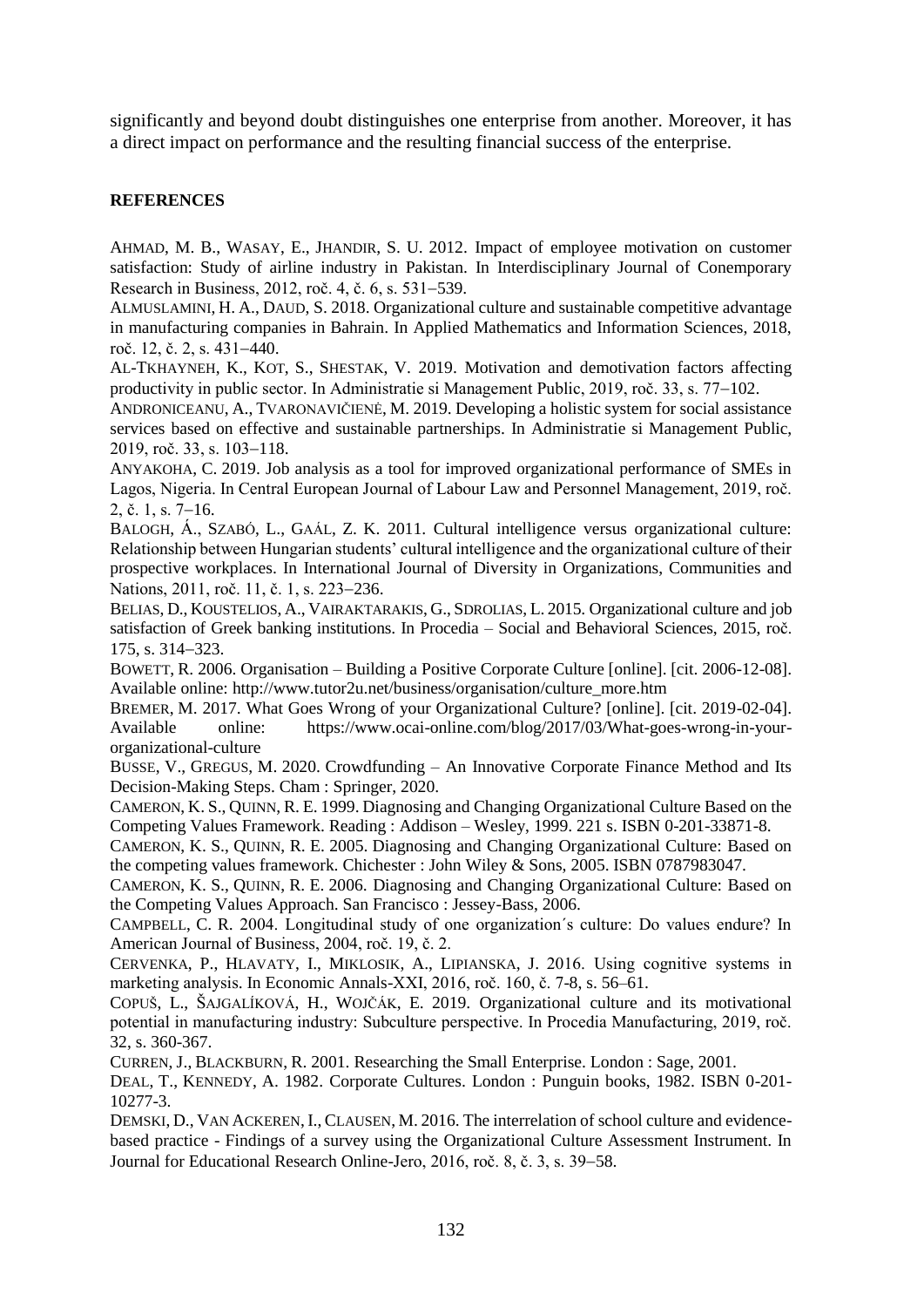DI STEFANO, G., SCRIMA, F. 2016. The psychometric properties of the italian version of the organizational culture assessment instrument (OCAI). In Applied Psychology Bulleting, 2016, roč. 64, s.  $51-63$ .

DOMINGUEZ, N. 2018. SME Internationalization Strategies: Innovation to Conquer New Markets. USA : Wiley Backwell, 2018.

DRDLA, M., RAIS, K. 2001. Reegineering – Řízení změn ve firmě: Jak vybudovat úspěšnou firmu. Praha : Computer Press, 2001. ISBN 80-7226-411-7.

ĎURIŠ, M., OLVECKÁ, V., STRÁŽOVSKÁ, Ľ., SULÍKOVÁ, R. 2018. Influence of the globalization on doing business in Slovakia. In 32nd International Business Information Management Association Conference, IBIMA 2018 - Vision 2020: Sustainable Economic Development and Application of Innovation Management from Regional expansion to Global Growth : proceedings of the conference. Seville : International Business Information Management Association, 2018, s. 7310–7318.

FAIRFIELD-SONN, J. W. 2001. Corporate Culture an the Quality Organization. USA: Greenwood Publishing Group, 2001. ISBN 0-89930-903-8.

FEJFAROVÁ, M., URBANCOVÁ, H. 2016. Human resource management in small and medium-sized enterprises in the Czech Republic. In Scientific Papers of the University of Pardubice, 2016, roč. 23,  $\check{\rm c}$ . 36, s. 79–90.

GAUTAM, D. K., GHIMIRE, S. B. 2017. Psychological empowerment of employees for competitive advantages: An empirical study of Nepalese service sector. In International Journal of Law and Management. 2017, roč. 59, č. 4, s. 466–488.

GRAA, A., ABDELHAK, S. 2016. A review of branding strategy for small and medium enterprises. In Acta Oeconomica Universitatis Selye, 2016, roč. 5, č. 1, s. 67–72.

GRAVES, K. 2017. The Management and Employee Development Review: Competitive Advantage through Transformative Teamwork and Evolved Mindsets. USA : Internal Business Solutions, 2017. GUISO, L., SAPIENZA, P., ZINGALES, L. 2015. Corporate culture, societal culture, and institutions. In American Economic Review, 2015, roč. 105, č. 5, s. 336–339.

HAAPANEN, L., HURMELINNA-LAUKKANEN, P., HERMES, J. 2018. Firm functions and the nature of competitive advantage in internationalizing SMEs. In International Journal of Innovation Management, 2018, roč. 22, č. 3.

HANDY, CH. 1985. Unterstanding Organizations. London : Penguin Books, 1985.

HARRISON, R. 1972. How to Develop your Organization. Harvard Business Review. 1972.

HERITAGE, B., POLLOCK, C., ROBERTS, L. 2014. Validation of the Organizational Culture Assessment Instrument. In PloS One, 2014, roč. 9, č. 3.

HITKA, M., VETRÁKOVÁ, M., BALÁŽOVÁ, Ž., DANIHELOVÁ, Z. 2015. Corporate culture as a tool for competitiveness improvement. In Procedia Economics and Finance.  $2015$ , roč. 34, s.  $27-34$ .

JAEGER, M., ADAIR, D. 2013. Organisational culture of construction project managers in the GCC countries. In Engineering, Construction and Architectural Management. 2013, roč. 20, č. 5, s.  $461 - 473$ .

JAEGER, M., YU, G., ADAIR, D. 2017. Organisational culture of Chinese construction organisations in Kuwait. In Engineering Construction and Architectural Management. 2017, roč. 24, č.6, s.  $1051 - 1066$ .

JAVORČÍKOVÁ, J., DOVE, M. E. 2019. Explorations in American Life and Culture. Bratislava : Z-F Lingua, 2019. 233 s. ISBN 978-80-8177-056-2.

JAVORČÍKOVÁ, J., ZELENKOVÁ, A., STYKOVÁ, I. 2019. Voices from Beyond: Modern Coursebook of Cultural Studies for Philologists. Bratislava : Z-Lingua, 2019. 232 s. ISBN 978-80-8177-071-5.

JONES, D., MADEY, CH. W. 2014. Why are job seekers attracted by corporate social performance? Experimental and field tests of three signal-based mechanisms. In The Academy of Management Journal. 2014, roč. 57, č. 2, s. 383-404.

KACHAŇÁKOVÁ, A. 2010. Organizačná kultúra. Bratislava : IuraEdition, 2010. ISBN 978-80-8078- 304-4.

KACHAŇÁKOVÁ, A., SZARKOVÁ, M., THOMASOVÁ, E. 1997. Podniková kultúra. Bratislava : EKONÓM, 1997. ISBN 80-225-0870-5.

KETS DE VRIES, M. F. R., MILLER, D. 1984. The Neurotic Organization: Diagnosing and changing counterproductive styles of management. San Francisco : Jossey-Bass, 1984. ISBN 978-0875896069.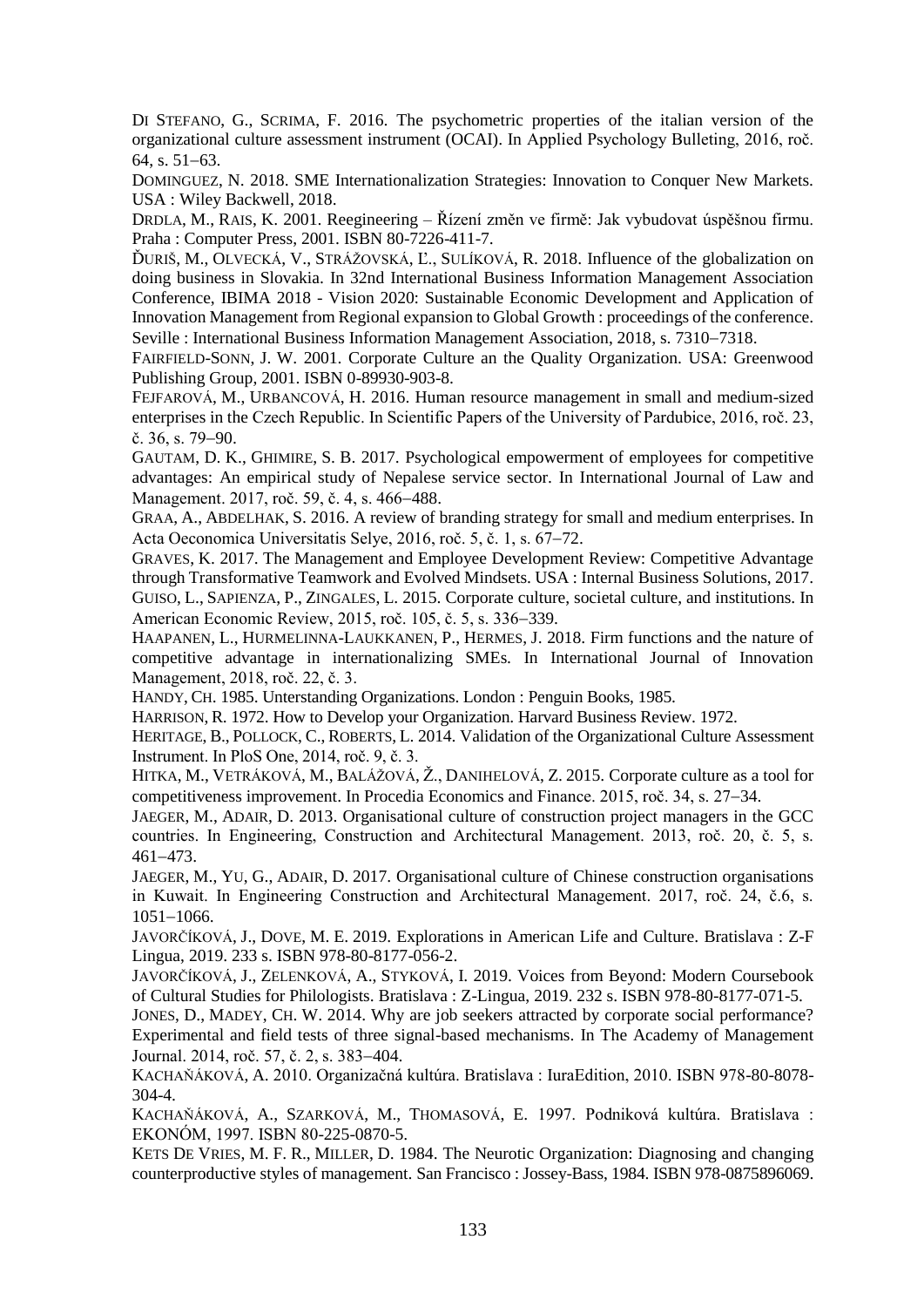KORAUS, A., MAZÁK, M., DOBROVIČ, J. 2018. Quantitative analysis of the competitiveness of Benelux countries. In Entrepreneurship and Sustainability, 2018, roč. 5, s. 1069–1083.

KOSTRUB, D., ŠIPOŠOVÁ, M. 2015. Qualitative research paradigm - A tool to enhance the development of pedagogical science and interpersonal understanding in the field of human behaviour. In: Komunikacja w Edukacji : Język w Komunikacji, 2015, roč. 3, s. 197–206.

KOT-RADOJEWSKA, M., TIMENKO, I. V. 2018. Employee loyalty to the organization in the context of the form of employment. In Oeconomia Copernicana,  $2018$ , roč.  $9$ , č.  $3$ , s.  $511-527$ .

KROPIVŠEK, J., JELAČIĆ, D., GROŠELJ, P. 2011. Motivating employees of Slovenian and Croatian wood-industry companies in times of economic downturn. In Drvna Industrija, 2011, roč. 62, č. 2, s.  $97-103.$ 

KUCHARČÍKOVÁ, A., KONUŠÍKOVÁ, Ľ., TOKARČÍKOVÁ, E. 2016. Approaches to the quantification of the human capital efficiency in enterprises. In Komunikacie, 2016, roč. 18, s. 49–54.

KUCHARČÍKOVÁ, A., MIČIAK, M. 2018. Human capital management in transport enterprises with the acceptance of sustainable development in the Slovak Republic. In Sustainability, roč. 10, č. 7.

LAŠÁKOVÁ, A., BAJZÍKOVÁ, Ľ., DEDZE, I. 2017. Barriers and drivers of innovation in higher education: Case study-based evidence across ten European universities. In International Journal of Educational Development, 2017, roč. 55, s. 69–79.

LIM,B. 1995. Examining the organizational culture and organizational performance link. In Leadership & Organization Development Journal, 1995, roč. 16, č. 5, s. 1621.

LIM, B. T. H., WANG, Z., OO, B. L. 2016. Change management for sustainable competitive advantages: the roles of organisational culture and employees in the Chinese construction firms. In International Journal of Sustainable Building Technology and Urban Development, 2016, roč. 7, č. 3-4, s. 230–236.

LIZBETINOVA, L., LORINCOVA, S., CAHA, Z. 2016. The application of the Organizational Culture Assessment Instrument (OCAI) to logistics enterprises. In Nase More, 2016, roč. 63, č. 3, s. 170– 176.

LORINCOVÁ, S., SCHMIDTOVÁ, J., BALÁŽOVÁ, Ž. 2016. Perception of the corporate culture by managers and blue collar workers in slovak wood-processing businesses. In Acta Facultatis Xylologiae Zvolen, 2016, roč. 58, č. 2, s. 149–163.

LOUCANOVA, E., OLSIAKOVA, M., DZIAN, M. 2018. Suitability of innovative marketing communication forms in the furniture industry. In Acta Facultatis Xylologiae Zvolen, roč. 60, č. 1, s. 159-171

MARKO, J. 2019. Top v priemysle: Zlatý rok drevárov [online]. [cit. 2020-01-29]. Available online: [http://www.lesmedium.sk/o-com-sa-pise/trend-top-v-priemysle-zlaty-rok-drevarov](http://www.lesmedium.sk/o-com-sa-pise/trend-top-v-priemysle-zlaty-rok-drevarov%2029.09.2019%20cit%2029.01.2020)

MATRAEVA, L. V., KONOV, A. A., EROKHIN, S. G. 2016. Statistical analysis of key criteria identifying corporate cultures. In International Review of Management and Marketing, 2016, roč. 6, č. S1, s.  $307 - 311.$ 

MATRAEVA, L., BELYAK, A., KONOV, A. A. 2018. Corporate culture key criteria and clustering. In Journal of Applied Economic Sciences, 2018, roč. 13, č. 1, s. 34–42.

MATUSZEWSKA-PIERZYNKA, A. 2018. Productivity effects of the ownership concentration in Polish employee-owned companies. In Equilibrium. Quarterly Journal of Economics and Economic Policy, 2018, roč. 13, č. 4, s. 781–798.

MCNAMARA, C. 2006. Basic Overview of Organizational Culture [online]. [cit. 2016-12-08]. Available online: http://www.managementhelp.org/org\_thry/culture/culture.htm

MIKLOŠÍK, A., DANO, F. 2016. Search engine optimisation and google answer box. In Communication Today, 2016, roč. 7, č. 1, s. 82–90.

MILES, R. E., SNOW, CH. C., MEYER, A. D., COLEMAN, H.J.JR. 1978. Organization strategy, structure, and process. In The Academy of Management Review,  $1978$ , roč. 3, č. 3, s. 546–562.

MORESOVA, M., SEDLIACIKOVA, M., SCHMIDTOVA, J., HAJDUCHOVA, I. 2020. Green development in the construction of family houses in urban and rural settlements in Slovakia. In Sustainability, 2020, roč. 12, č. 11.

MULLAKHMETOV K. S., SADRIEV, R. D., AKHMETSHIN, E. M. 2019. Influence of corporate culture on the system of management in modern conditions. In Entrepreneurship and Sustainability Issues, 2019, roč. 7, č. 2, s. 1098–1113.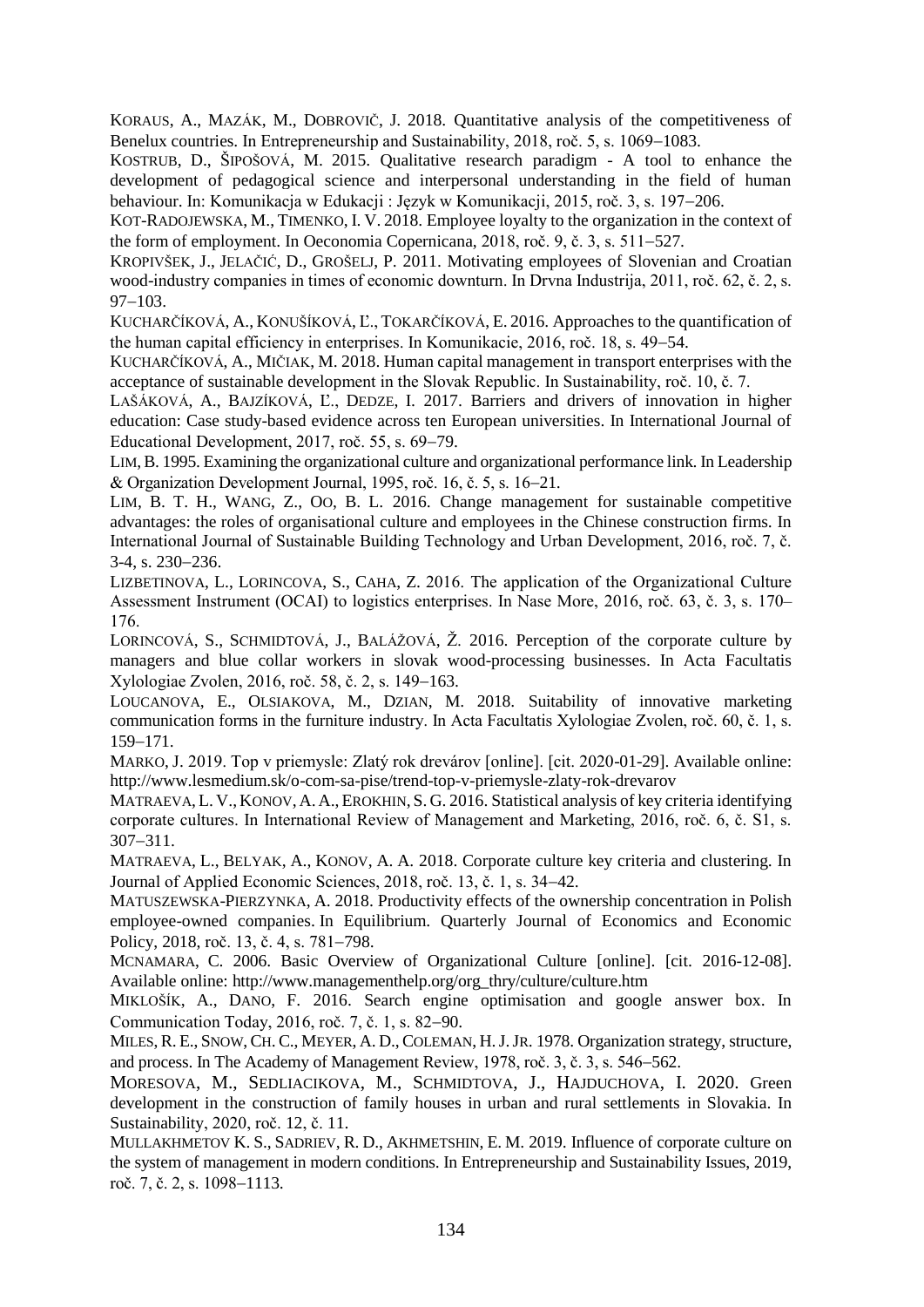MURA, L., GAŠPARÍKOVÁ, V. 2010. Penetration of small and medium sized food companies on foreign markets. In Acta Universitatis Agriculturae et Silviculturae Mendelianae Brunensis, 2010, roč. 58, s. 157-163.

NARANJO-VALENCIA, J.C., JIMÉNEZ-JIMÉNEZ, D., SANZ-VALLE, R. 2016. Studying the links between organizational culture, innovation, and performance in Spanish companies. In Revista Latinoamericana de Psicología, 2016, roč. 48, s. 30–41.

NEDELIAKOVA, E., PANAK, M. 2015. New trends in process-oriented quality management. In Procedia Economics and Finance, 2015, roč. 34, s. 172–179.

NEMEC, M., KRIŠŤÁK, L., HOCKICKO, P., DANIHELOVÁ, Z., VELMOVSKÁ, K. 2017. Application of innovative P&E method at technical universities in Slovakia. In Eurasia Journal of Mathematics Science and Technology Education,  $2017$ , roč. 13, č. 6, s.  $2329-2349$ .

OGBONNA, E., HARRIS, L. C. 2000. Leadership style, organizational culture and performance: Empirical evidence from UK companies. In International Journal of Human Resource Management, 2000, roč. 11, č. 4, s. 766–788.

PALUŠ, H., KAPUTA, V., PAROBEK, J., ŠUPÍN, M., ŠULEK, R., FODREK, L. 2011. Trh s lesníckymi službami. Zvolen : Technická univerzita vo Zvolene, 45 s. ISBN 978-80-228-2334-0.

PALUS, H., PAROBEK, J., DZIAN, M., SIMO-SVRCEK, S., KRAHULCOVA, M. 2019. How companies in the wood supply chain perceive the forest certification. In Acta Facultatis Xylologiae Zvolen, 2019, roč. 61, č. 1, s.  $155-165$ .

PARK, CH., LEE, S., B., AN, K. H. 2017. Why organizations should develop its creative ability? Validation of creative thinking process for trading firms. In Information, 2017, roč. 20, č. 2, s. 789-818.

PAROBEK, J., PALUS, H., MORAVCIK, M., KOVALCIK, M., DZIAN, M., MURGAS, V., SIMO-SVRCEK, S. 2019. Changes in carbon balance of harvested wood products resulting from different wood utilization scenarios. In Forests, 2019, roč. 10, č. 7.

PFEIFER, L., UMLAUFOVÁ, M. 1993. Firemní kultúra. Praha : Grada, 1993.

P[OTKÁNY](https://www.scopus.com/authid/detail.uri?authorId=8213786900&eid=2-s2.0-85074649203), M., D[EBNÁR](https://www.scopus.com/authid/detail.uri?authorId=57195228690&eid=2-s2.0-85074649203), M., Š[KULTÉTYOVÁ](https://www.scopus.com/authid/detail.uri?authorId=57210432740&eid=2-s2.0-85074649203), M. 2019. Life cycle cost analysis for reference prototype building in alternatives of silicate and wood-based structure. In Acta Facultatis Xylologiae Zvolen, 2019, roč. 61, č. 2, s. 137–152.

QUINN, R. E., ROHRBAUGH, J. 1983. A spatial model of effectiveness criteria: Toward a competing values approach to organizational analysis. In Management Science, 1983, roč. 29, s. 363–377.

Report on Agriculture and Food in the Slovak Republic for 2016. 2017. [online]. [cit. 2019-12-05]. Available online: https://www.mpsr.sk/zelena-sprava-2017/122---12419/

REZAEI, G., MARDANI, A., SENIN, A. A., WONG, K. Y., SADEGHI, L., NAJMI, M., SHAHAROUN, A. M. 2016. Relationship between culture of excellence and organisational performance in Iranian manufacturing companies. In Total Quality Management and Business Excellence, 2016, roč. 29, č.  $1-2$ , s. 94-115.

SALAMA, A., OLÁH, J. 2019. Key factors affecting unemployment in the Arab world. In Central European Journal of Labour Law and Personnel Management, 2019 roč. 2, č. 2, s. 60–72.

S[EDLIAČIKOVÁ](https://www.scopus.com/authid/detail.uri?authorId=41262545200&eid=2-s2.0-85074662346), M., S[TROKOVÁ](https://www.scopus.com/authid/detail.uri?authorId=57204705263&eid=2-s2.0-85074662346), Z., D[RÁBEK](https://www.scopus.com/authid/detail.uri?authorId=35764227900&eid=2-s2.0-85074662346), J., M[ALÁ](https://www.scopus.com/authid/detail.uri?authorId=57193789504&eid=2-s2.0-85074662346), D. 2019. Controlling implementation: What are the benefits and barries for employees of wood processing enterprises? In Acta Facultatis Xylologiae Zvolen, 2019, roč. 61, č. 2, s. 163–173.

SEDLIACIKOVA, M., STROKOVA, Z., KLEMENTOVA, J., SATANOVA, A., MORESOVA, M. 2020. Impacts of behavioral aspects on financial decision-making of owners of woodworking and furniture manufacturing and trading enterprises. In Acta Facultatis Xylologiae Zvolen, 2020, roč. 62, č. 1, s. 165–176.

SONNENFELD, J. A. 1988. The Hero's Farewell: What Happens When CEOs Refire. New-York : Oxford University Press, 1988.

STACHO, Z., STACHOVA, K. 2015. Outplacement as part of human resource management. In Procedia Economics and Finance, 2015, roč. 34, s. 19–26.

STACHO, Z., STACHOVA, K. 2015. The extent of education of employees in organisations operating in Slovakia. In 12th International Conference on Efficiency and Responsibility in Education (ERiE) : proceedings of the conference. Prague, 2015, s. 548–555.